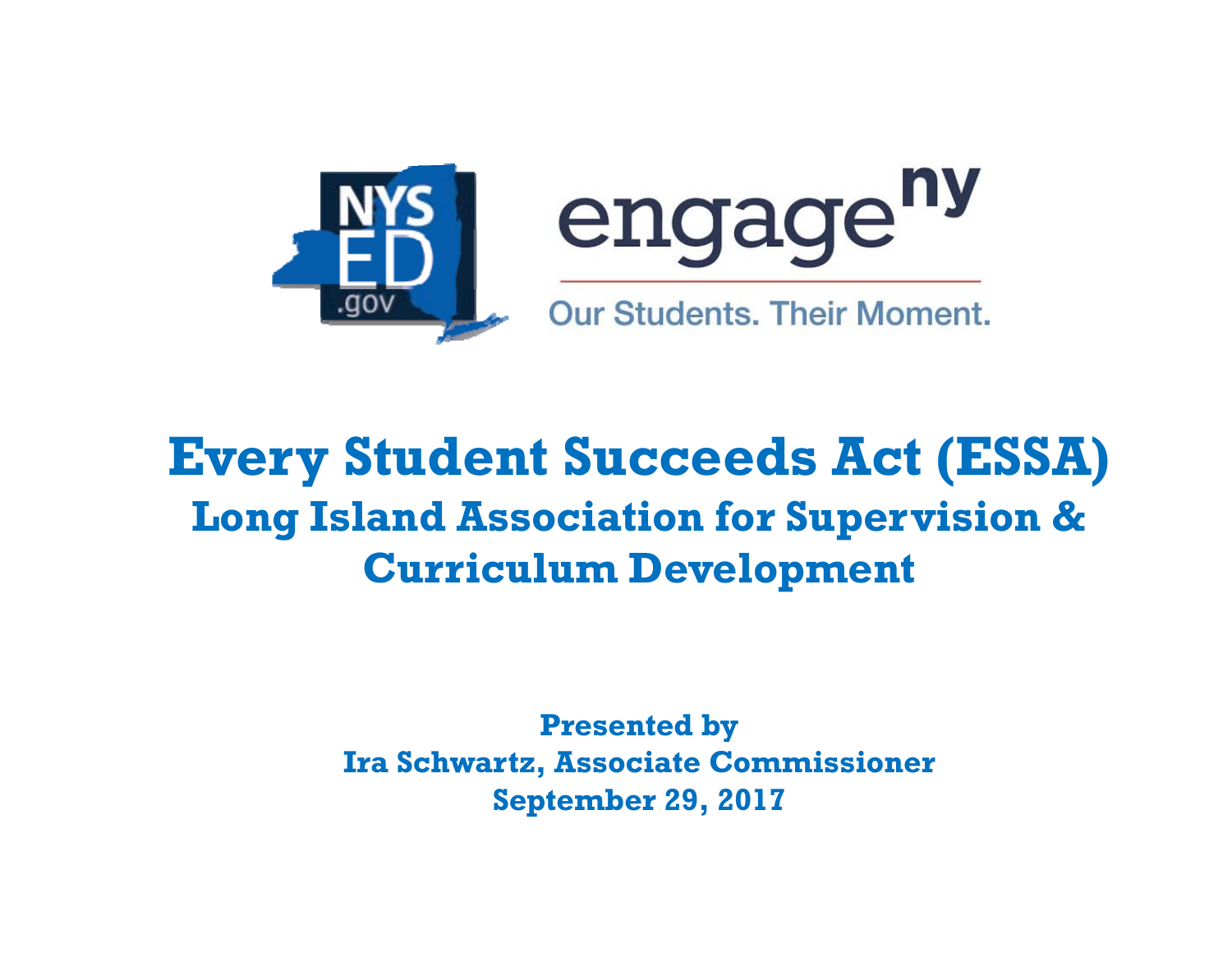## What is ESEA?

- The Elementary and Secondary Education Act (ESEA) was signed into law in 1965 by President Lyndon Baines Johnson, who believed that "full educational opportunity" should be "our first national goal." From its inception, ESEA was a civil rights law.
- ESEA offered new grants to districts serving lowincome students, federal grants for textbooks and library books, funding for special education centers, and scholarships for low-income college students. Additionally, the law provided federal grants to state educational agencies to improve the quality of elementary and secondary education.

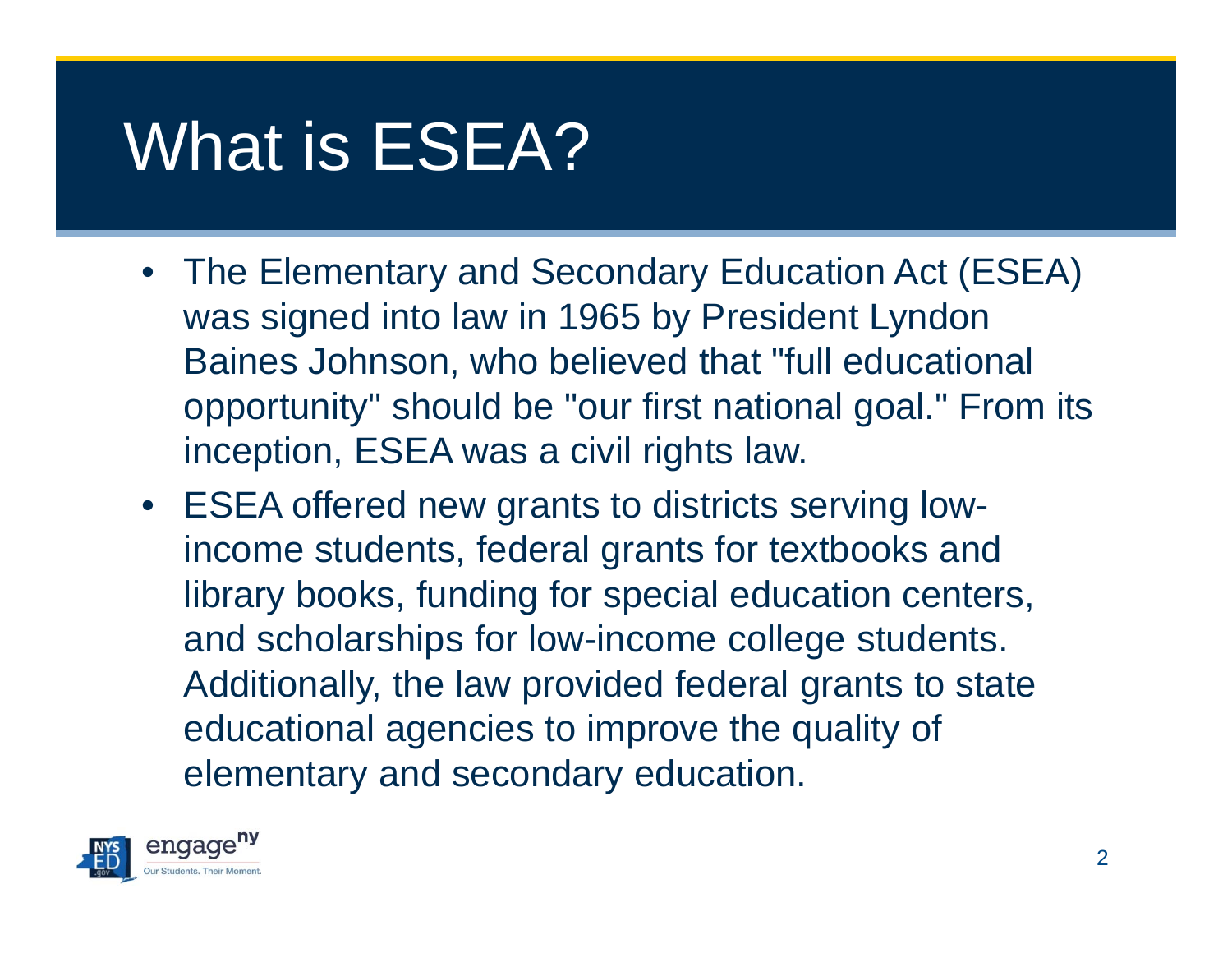## What is ESSA?

- $\bullet$  The previous version of the law, the No Child Left Behind (NCLB) Act, was enacted in 2002.
- The law was scheduled for revision in 2007, and, over time NCLB's prescriptive requirements became increasingly unworkable for schools and educators.
- $\bullet$  The Every Student Succeeds Act (ESSA) is a federal law that outlines how states can use federal money to support public schools.
- ESSA is the latest reauthorization of the ESEA and was enacted into law in December 2015.
- $\bullet$  In September 2017, New York State submitted its plan for the approximately \$1.6 billion New York receives annually under ESSA.

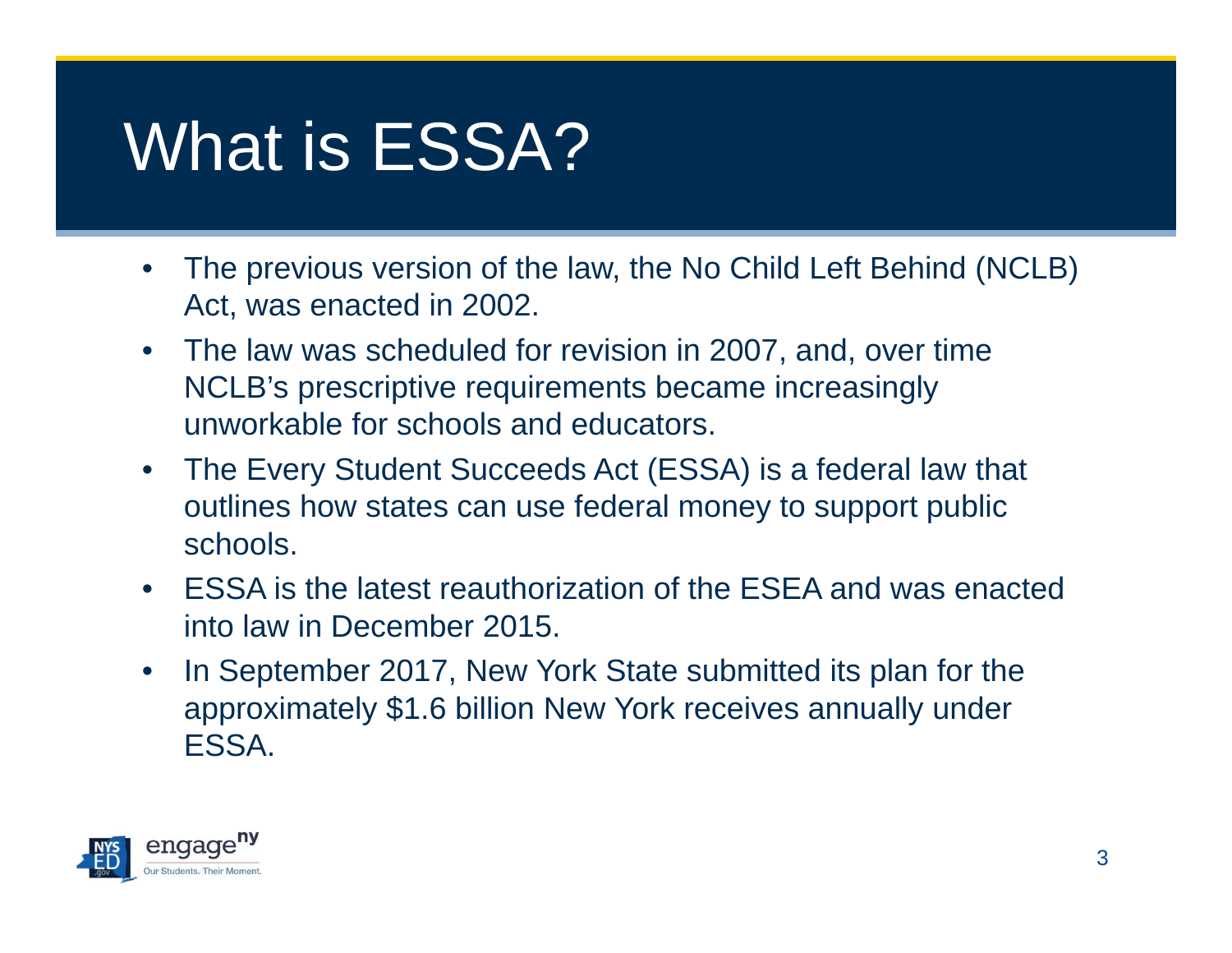### The BIG Picture

- • Some provisions of NCLB and/or of the ESEA flexibility waiver, especially as related to assessment and reporting requirements, are maintained within ESSA.
- • There are areas within ESSA where states now have (significantly) more flexibility than under NCLB or the ESEA flexibility waiver, particularly in terms of standards, supports and interventions for identified schools, and educator evaluation systems.
- • The Secretary's authority to issue rule-making and non-regulatory guidance in order to interpret the provisions of the statute has been significantly circumscribed.
- • Congress voided most of the rule-making created by the Obama administration.

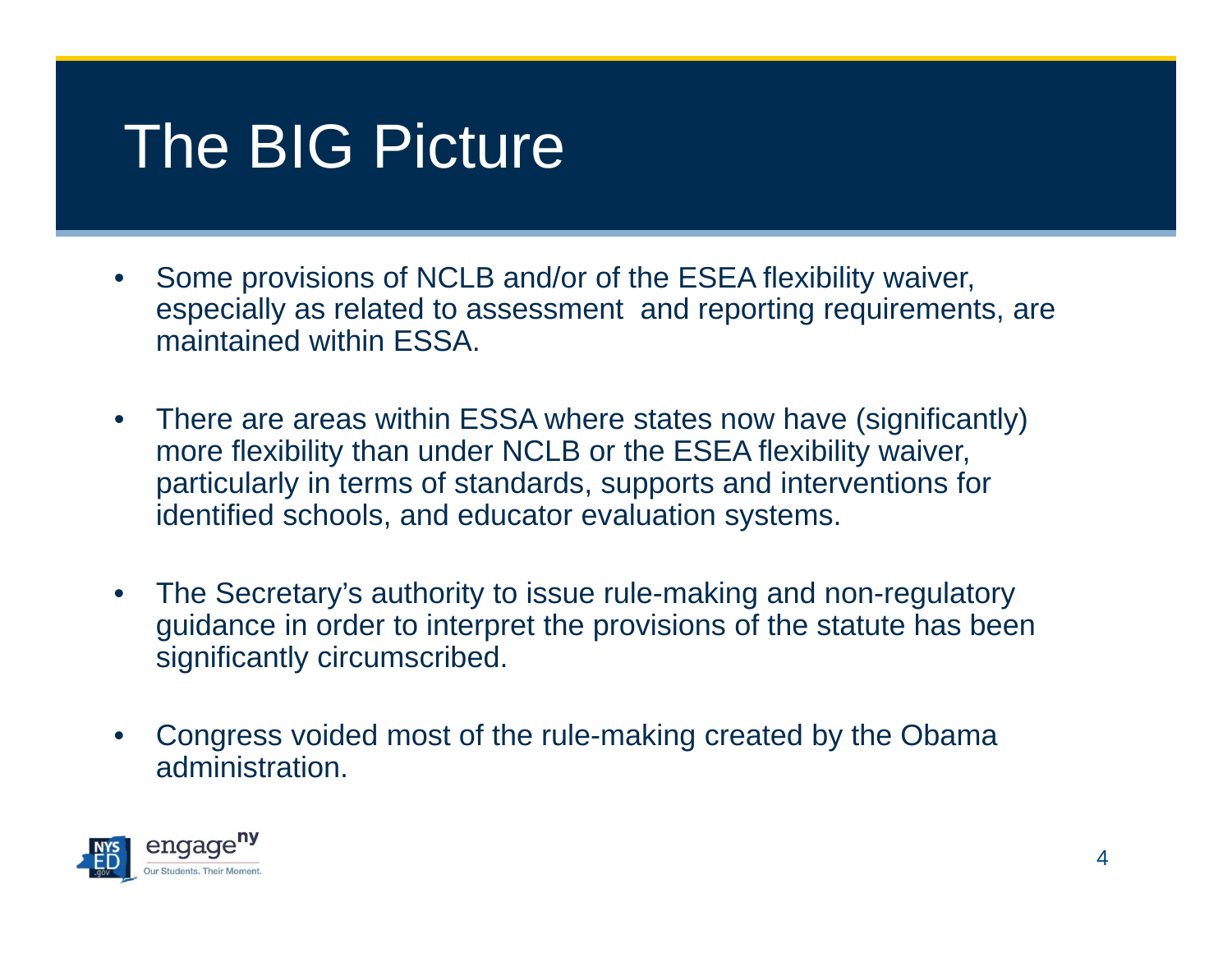

Since fall 2016, New York State has sought feedback to design a plan that advances equity, access, and opportunity for all students.



#### Consultation Activities

- ESSA Think Tank
- $\triangleright$  Title I Committee of Practitioners
- ESSA Winter Regional Meetings
- $\blacktriangleright$ ESSA Spring Regional Meetings

#### Work with National Experts

- • Linda Darling-Hammond, Learning Policy Institute
- • Scott Marion, National Center for Improvement of Educational Assessment
	- •CCSSO, Brustein & Manasevit



Consultation with Governor's Office and Legislature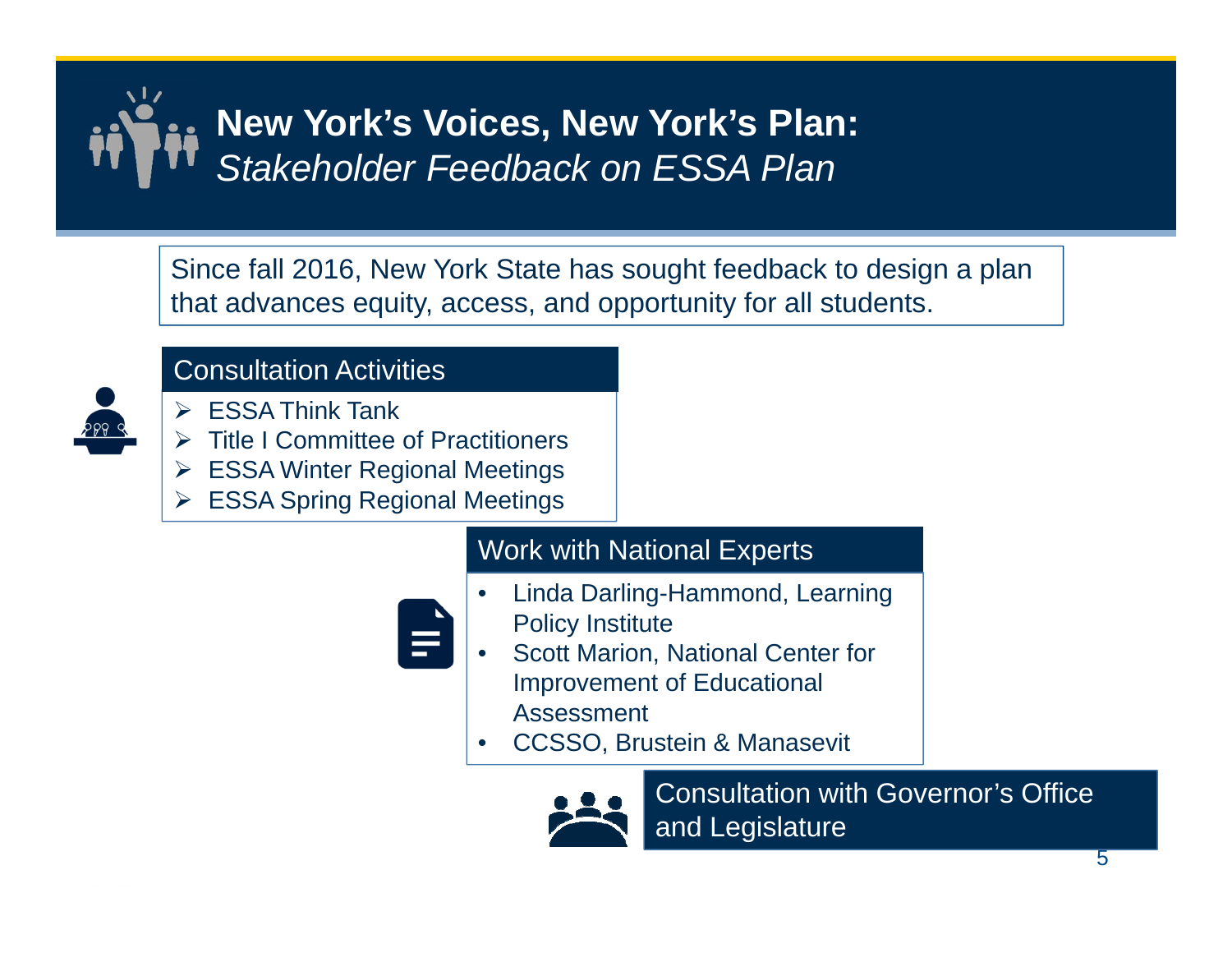

•

 **Over 100 Organizations Represented:** Including district leaders, teachers, parents, community members and students

•

#### **Fall & Winter Regional Meetings ESSA Think Tank**

- • **120 Meetings statewide:**
	- 37 Boards of **Cooperative Educational**
	- Services (BOCES)  $\checkmark$  Five largest City School Districts
	- $\checkmark$  Attended by more than 4,000 stakeholders

#### **Public Hearings**

- • **13 public hearings statewide:** Albany, Binghamton, Bronx, Brooklyn, Buffalo, Long Island, Manhattan, Plattsburgh, Queens, Rochester, Staten Island, Syracuse, Yonkers
- **ESSA Think Tank meeting on June 14**
- •**270+ speakers**
- •**1000+ Comments Received**

#### **Surveys**



 **Over 4,000 Responses Received on:** Possible Indicators of School Quality & Student Success; High Concept Ideas; ESSA Plan Development; and Public Comments combined.

**ESSA Plan**

- $\checkmark$  Best meets the needs of the state's students, schools and communities;
- $\checkmark$  Emphasizes promoting equity in education;
- $\checkmark$  Expands measures for school support and accountability and student success; and
- $\checkmark$  Requires school-level improvement plans for lowest performing schools and schools with the lowest performance for certain student populations.



6

÷.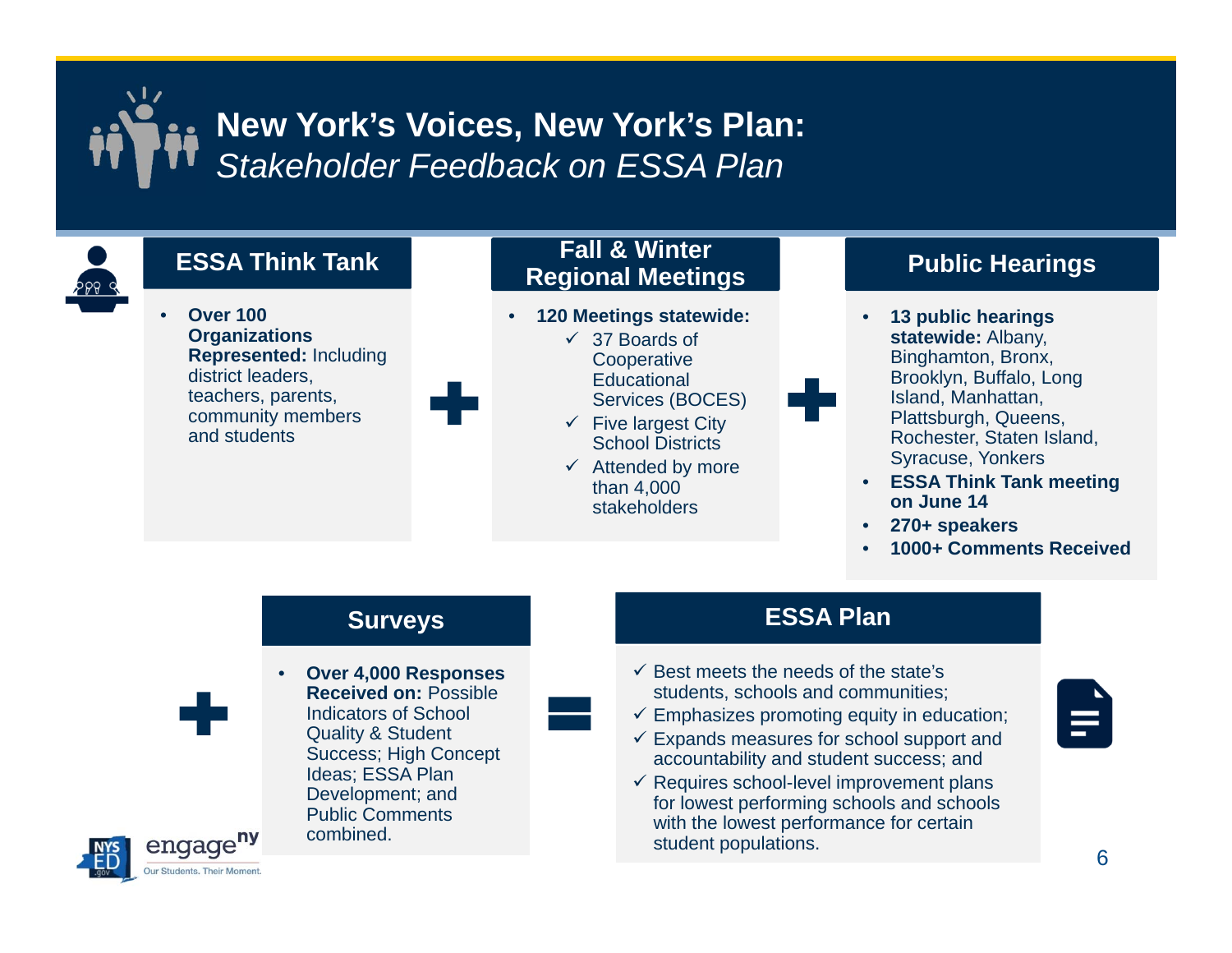## A Well-Rounded Education for All

New York State's accountability system will use a variety of indicators beyond core academic subjects.



- $\checkmark$  Out-of-school suspensions will be added as a measure beginning with 2018-19 school year results.
- $\checkmark$  A high school readiness index will be added once two years of data become available.
- $\checkmark$  Board of Regents work group will study how to measure and report "learning environment" indicators (class sizes, access to Arts classes, school climate surveys, etc.) that could be included in the future.

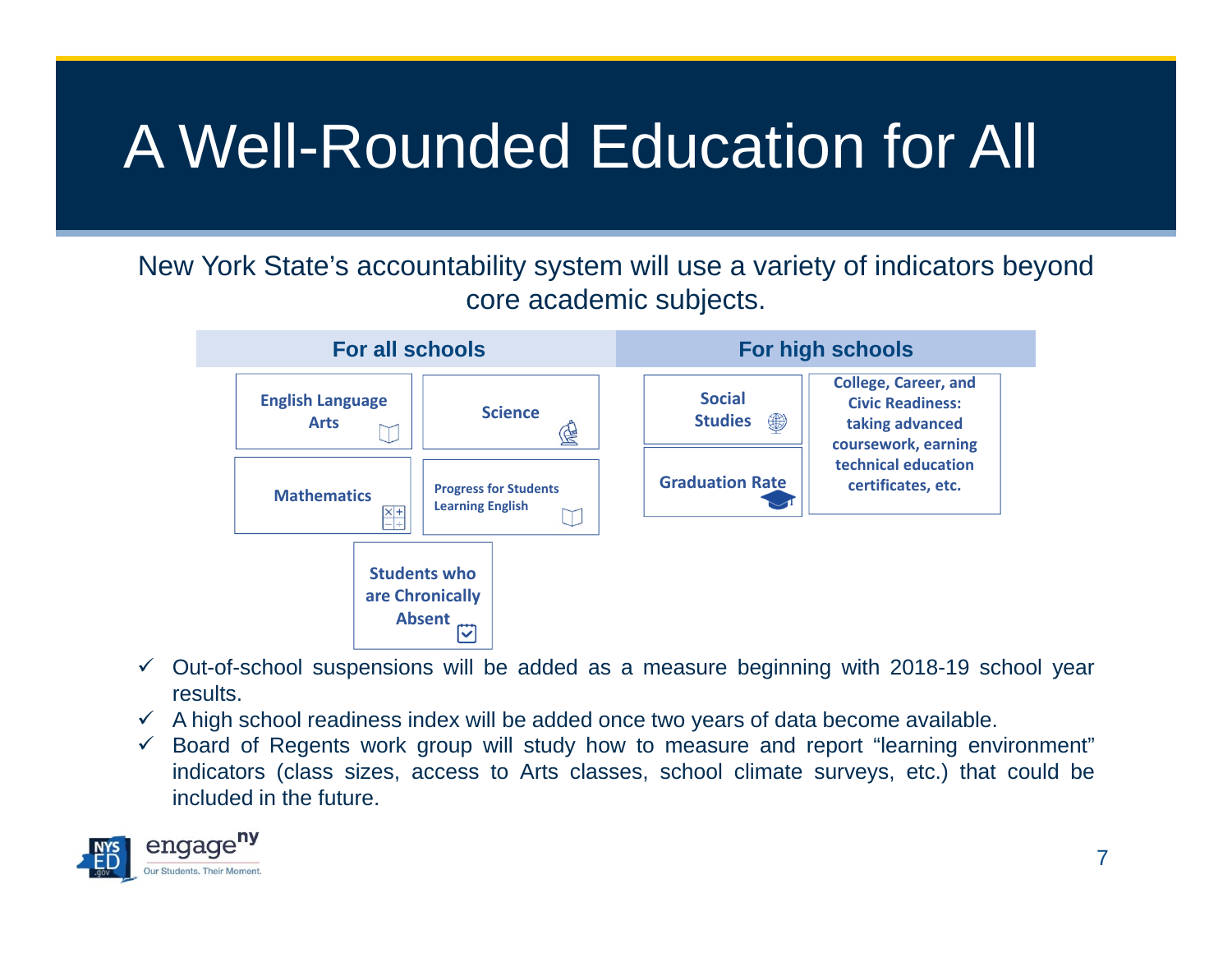## Reduction in Testing Time Improvement in the Testing Experience



Tests in grades 3-8 English and math will be reduced to two days each in 2018.

The state will try ways to assess student knowledge that could ask students to complete and present performance tasks.

#### **95%**

The federal law requires 95% of students in tested grades and subgroups to take the appropriate tests. New York State will work with parents, schools, and districts to increase participation.



native language.<br>' New York State will continue to translate math and science tests into more languages, and when funding becomes available, will create a language-arts test in students'

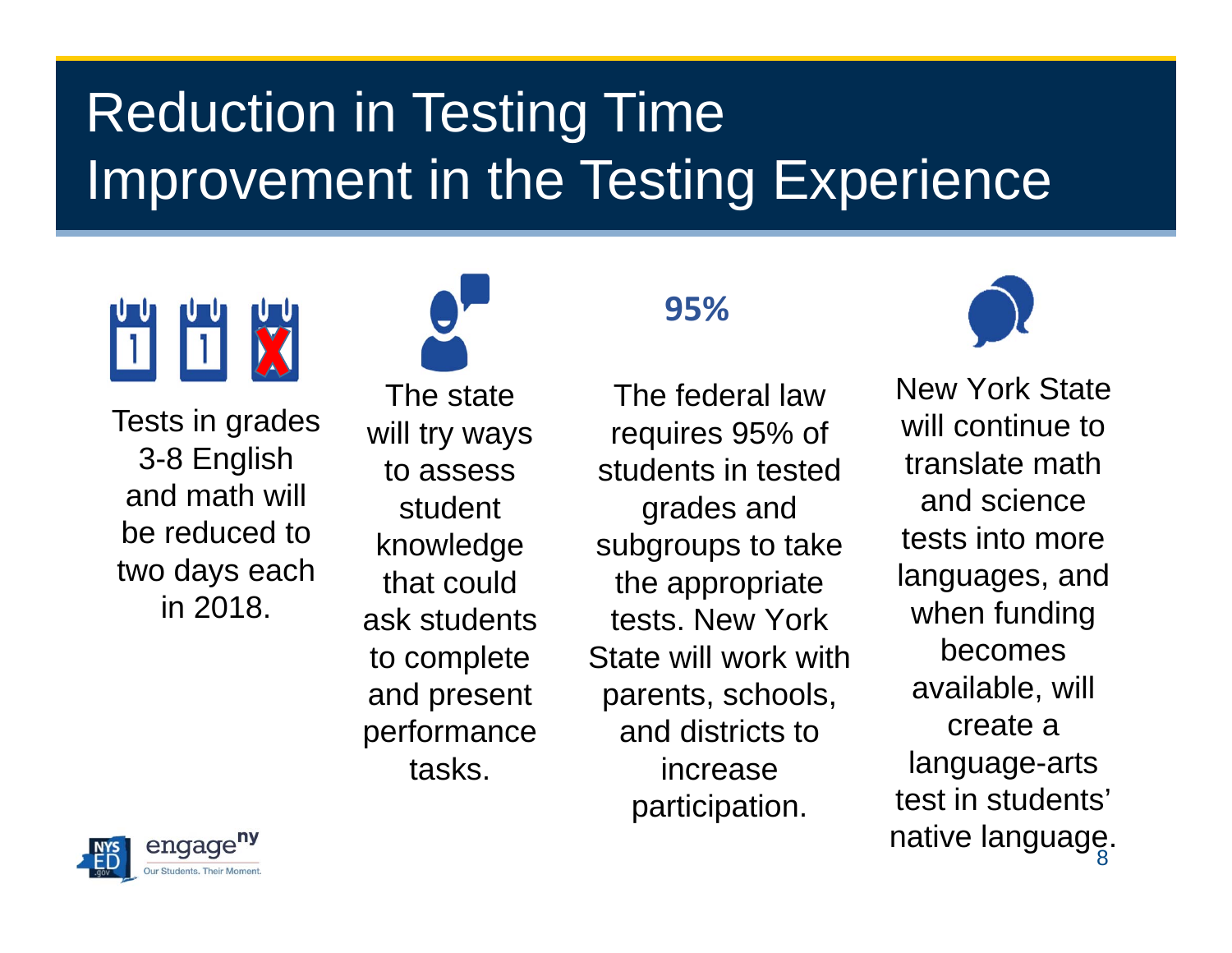## Districts & Schools Failing to Meet 95% Participation Rate

Districts and schools that consistently fail to meet the 95% participation rate for all students and/or one or more subgroups will be required to create a plan that will address low testing rates.

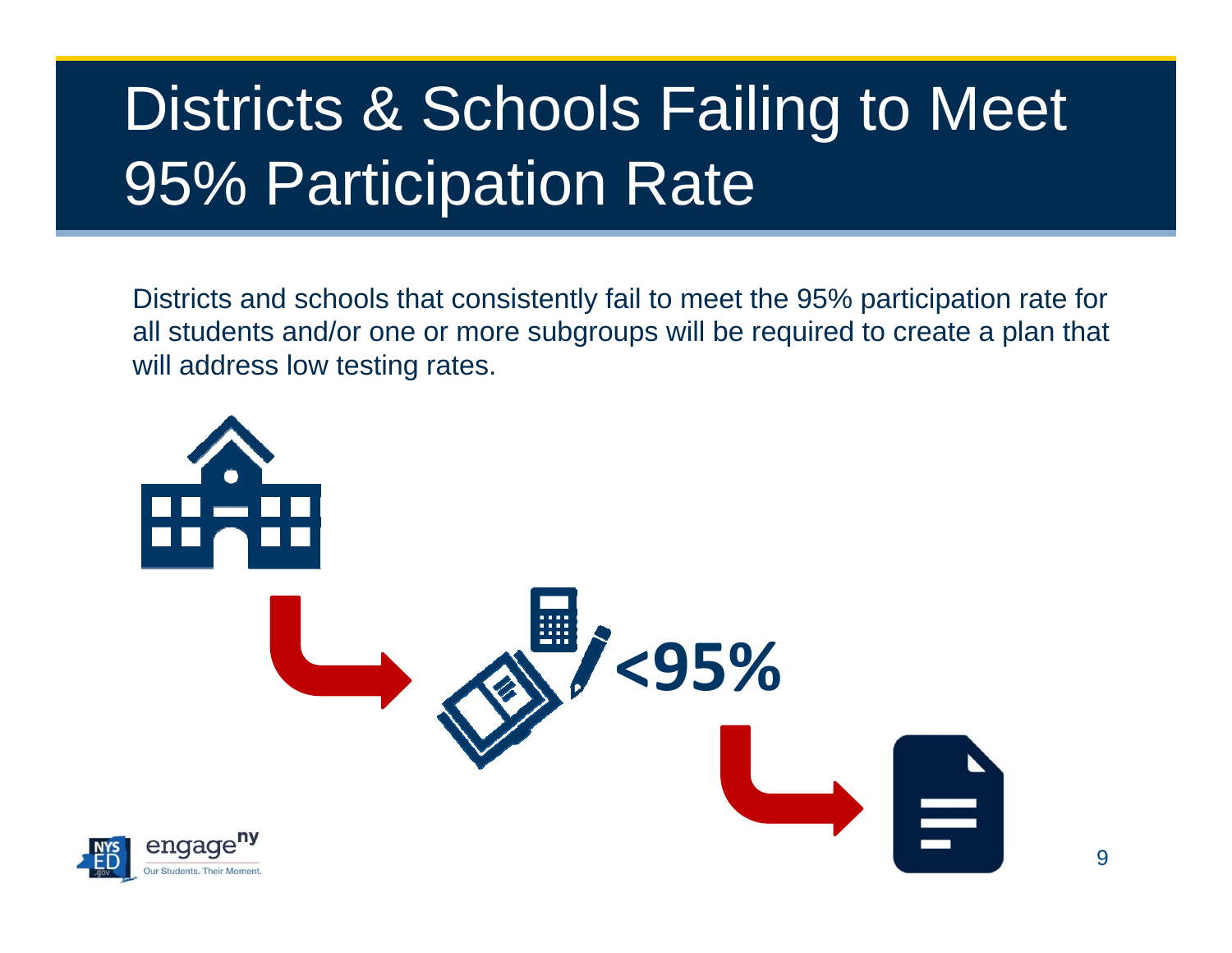## Districts & Schools Failing to Meet 95% Participation Rate – continued



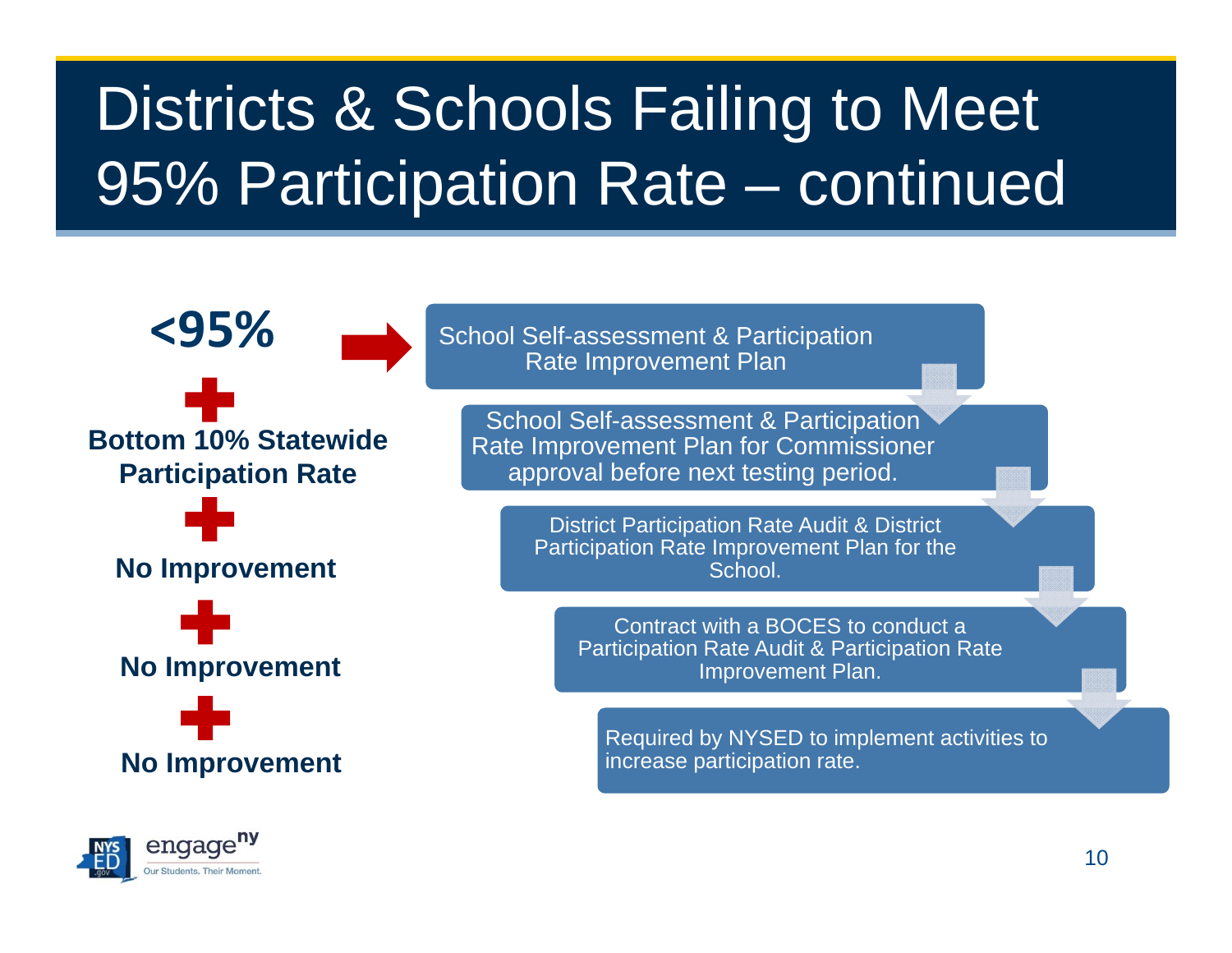## Redefinition & Reimagination of the Educator Preparation Experience



The state will examine changes to field experiences and placement requirements for prospective teachers and school leaders to make sure they are ready on day one.



Working with districts and higher education, the state will create tools and other resources that will increase communication between preparation programs and the districts that employ their graduates.

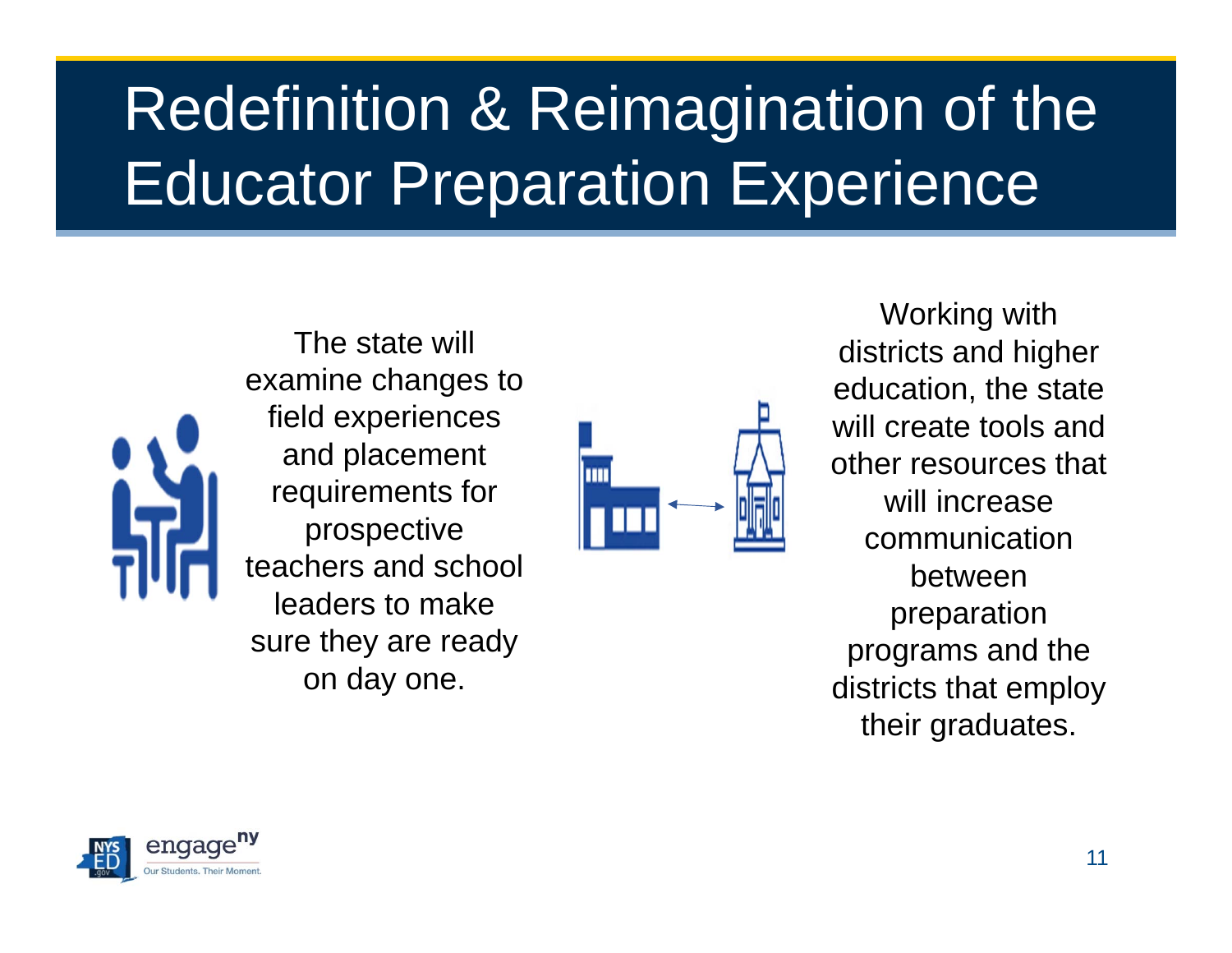### New York State's Commitment to Working with Districts to Ensure Cultural Responsiveness



The state will help ensure that materials are in languages and formats that families understand and can access.



The state will enable teachers and leaders to get support and development in culturally responsive instruction.



Schools will get assistance to write improvement plans that include culturally responsive and linguistically appropriate supports for students and parents.

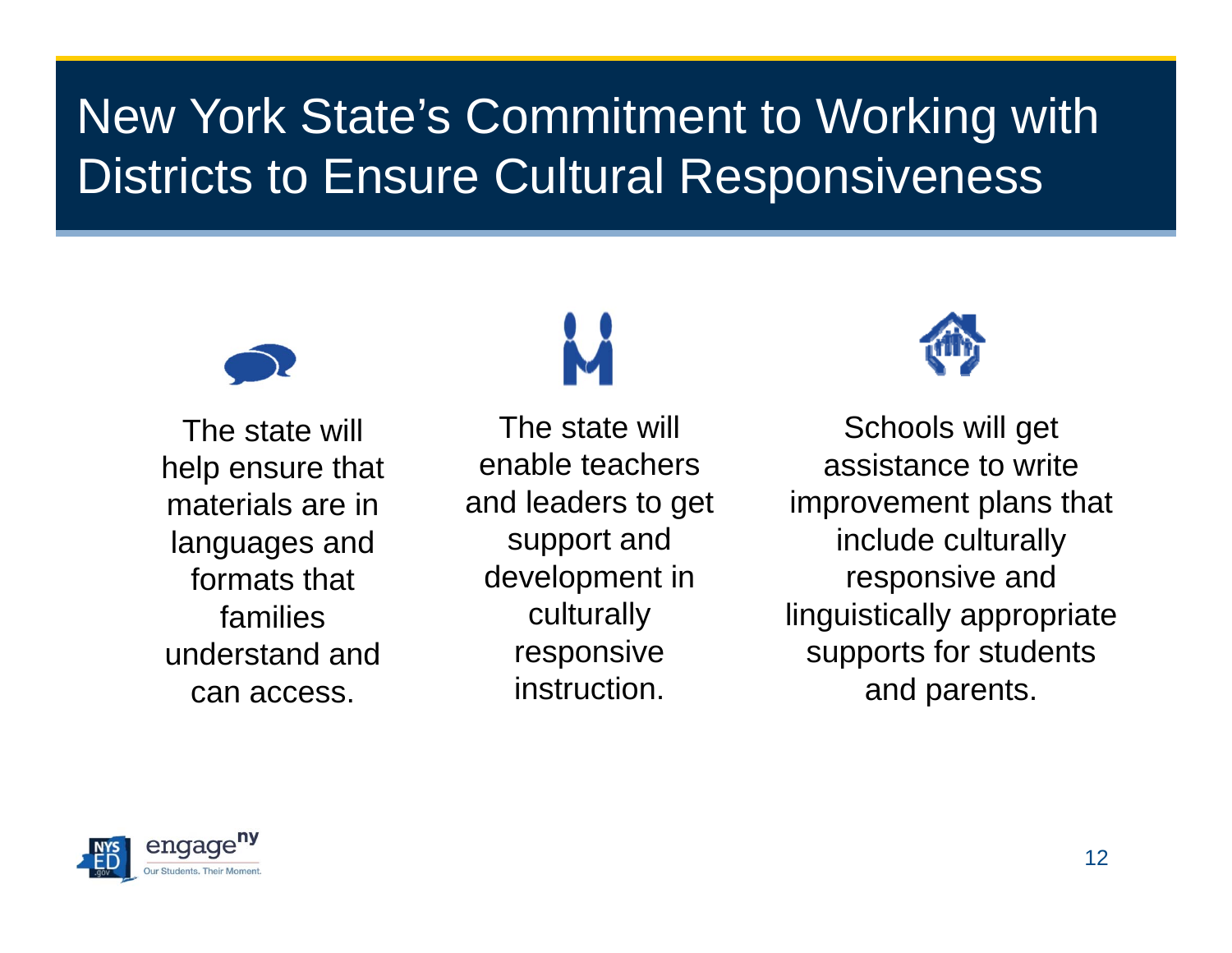### Encouraging and Fostering the Ability of Districts to Advance Equity and Access for All



New reports will outline how much each school is spending per student and from what source.

The state will help districts equalize access to experienced, fully prepared, and effective educators.



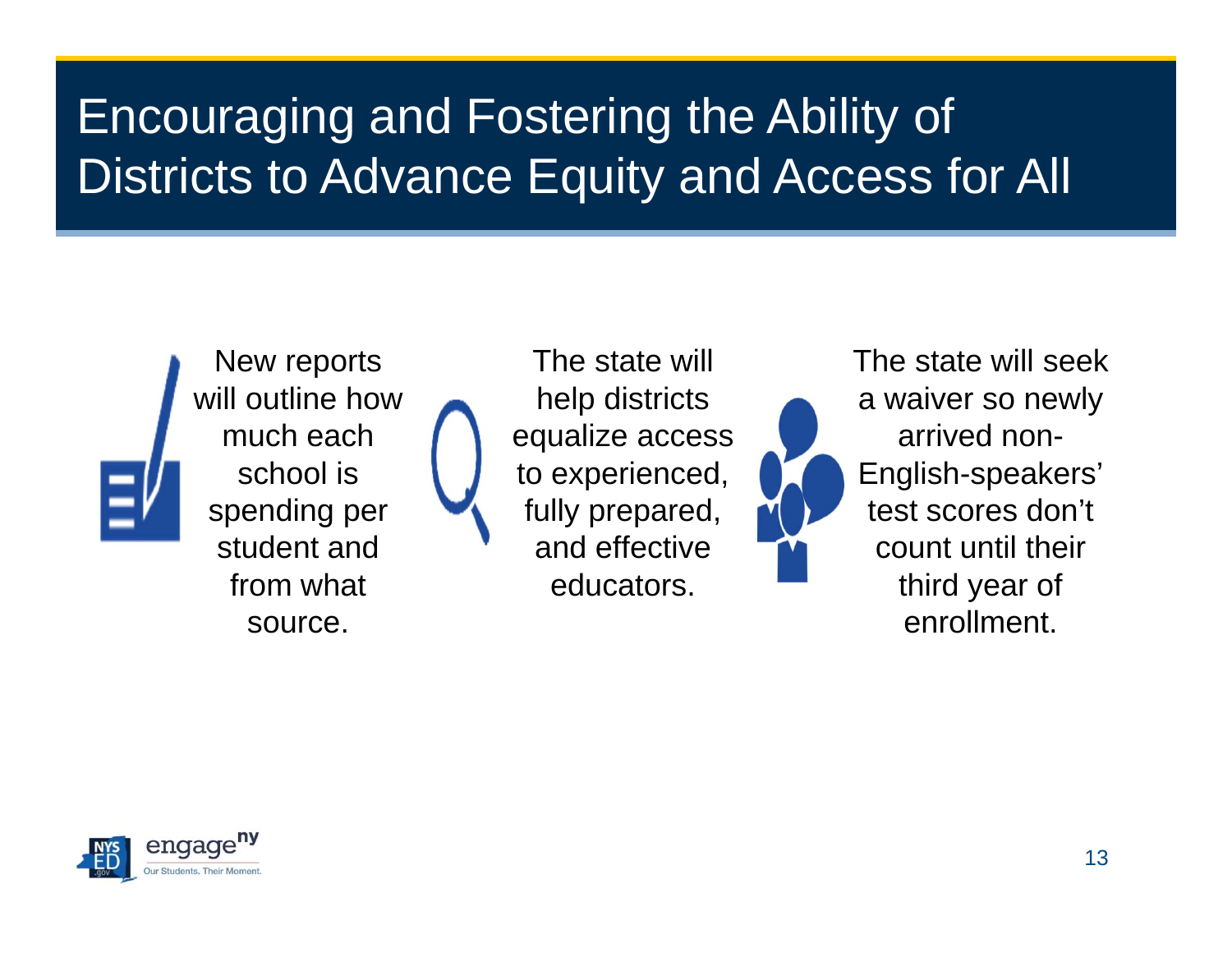### Identification of Schools/Districts for Support & Recognition Based on Multiple Measures

| <b>Targeted</b><br><b>Districts</b>                                                                                                              | <b>Comprehensive</b><br><b>Support and</b><br><b>Improvement</b><br><b>Schools</b>                                                                                                                               | <b>Targeted</b><br><b>Support and</b><br><b>Improvement</b><br><b>Schools</b>             | <b>Recognition</b><br><b>Schools</b>                                                                           | <b>Schools in</b><br>Good<br><b>Standing</b>                                       |
|--------------------------------------------------------------------------------------------------------------------------------------------------|------------------------------------------------------------------------------------------------------------------------------------------------------------------------------------------------------------------|-------------------------------------------------------------------------------------------|----------------------------------------------------------------------------------------------------------------|------------------------------------------------------------------------------------|
| Districts with<br>schools<br>identified for<br>Comprehensive<br>Support and<br>Improvement; or<br><b>Targeted</b><br>Support and<br>Improvement. | Schools in the<br>bottom 5% of all<br>schools, high<br>schools with 4-, 5-,<br>and 6-year<br>graduation rates of<br>67% or less, or<br>schools that have<br>not improved after<br>receiving targeted<br>support. | Schools with<br>subgroups that<br>are among the<br>lowest-<br>performing in the<br>state. | Schools that<br>are high-<br>performing or<br>rapidly<br>improving as<br>determined by<br>the<br>Commissioner. | Schools that<br>are not<br>identified in any<br>of the<br>preceding<br>categories. |

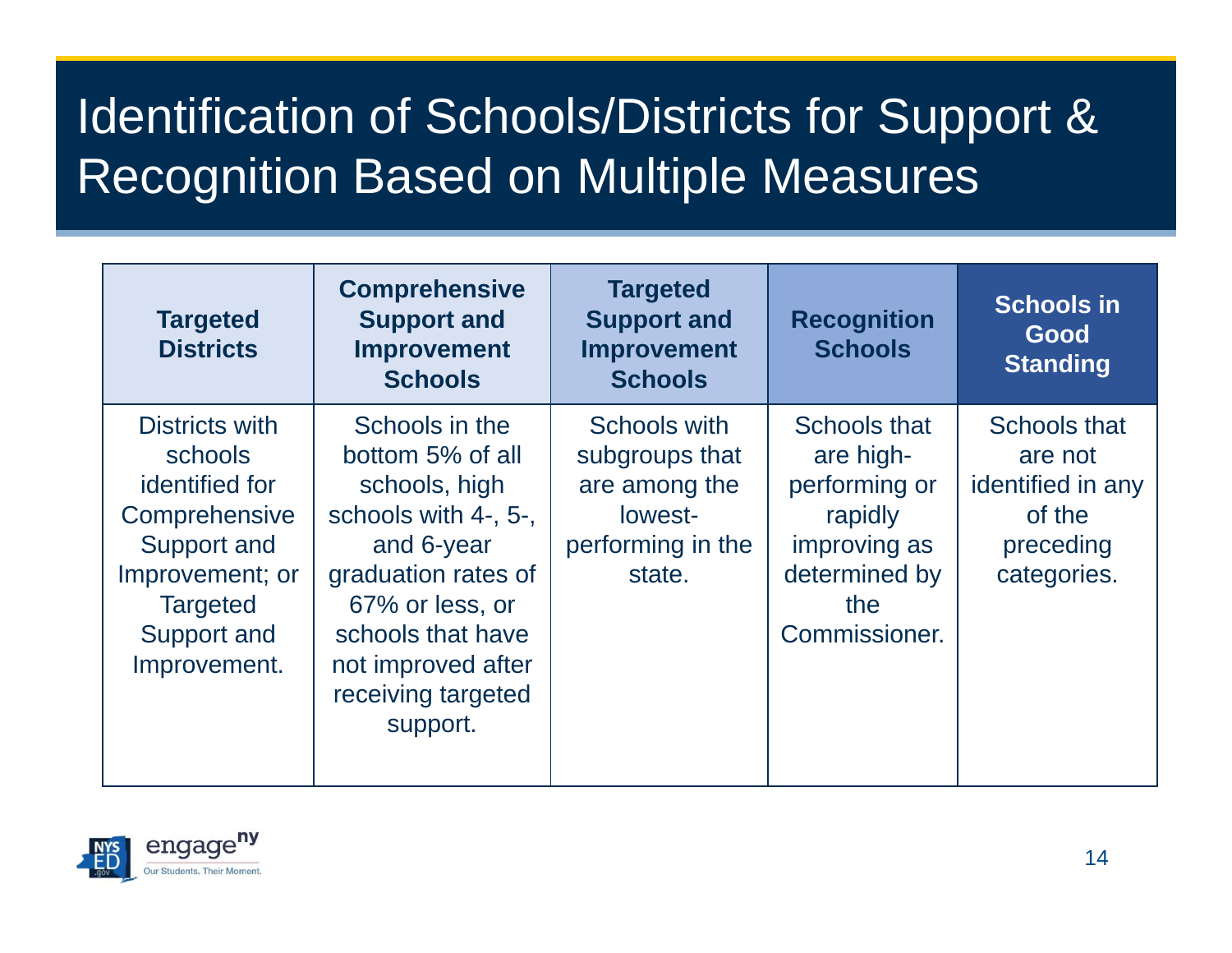# Crafting a Plan That Identifies School-Specific Solutions for Areas of Need

**Each school identified for improvement will work with staff, families, and the community to craft a plan that identifies schoolspecific solutions for areas of need.**

| The state     |  |
|---------------|--|
| uses data     |  |
| from multiple |  |
| measures to   |  |
| determine     |  |
| which schools |  |
| need support. |  |
|               |  |

Educators and parents develop an improvement plan based on an examination of causes for identification.



Schools review multiple sources, such as achievement data and staff surveys results, to determine if the plan has to be modified.



The state provides additional support to any low-performing school that is struggling to make gains.

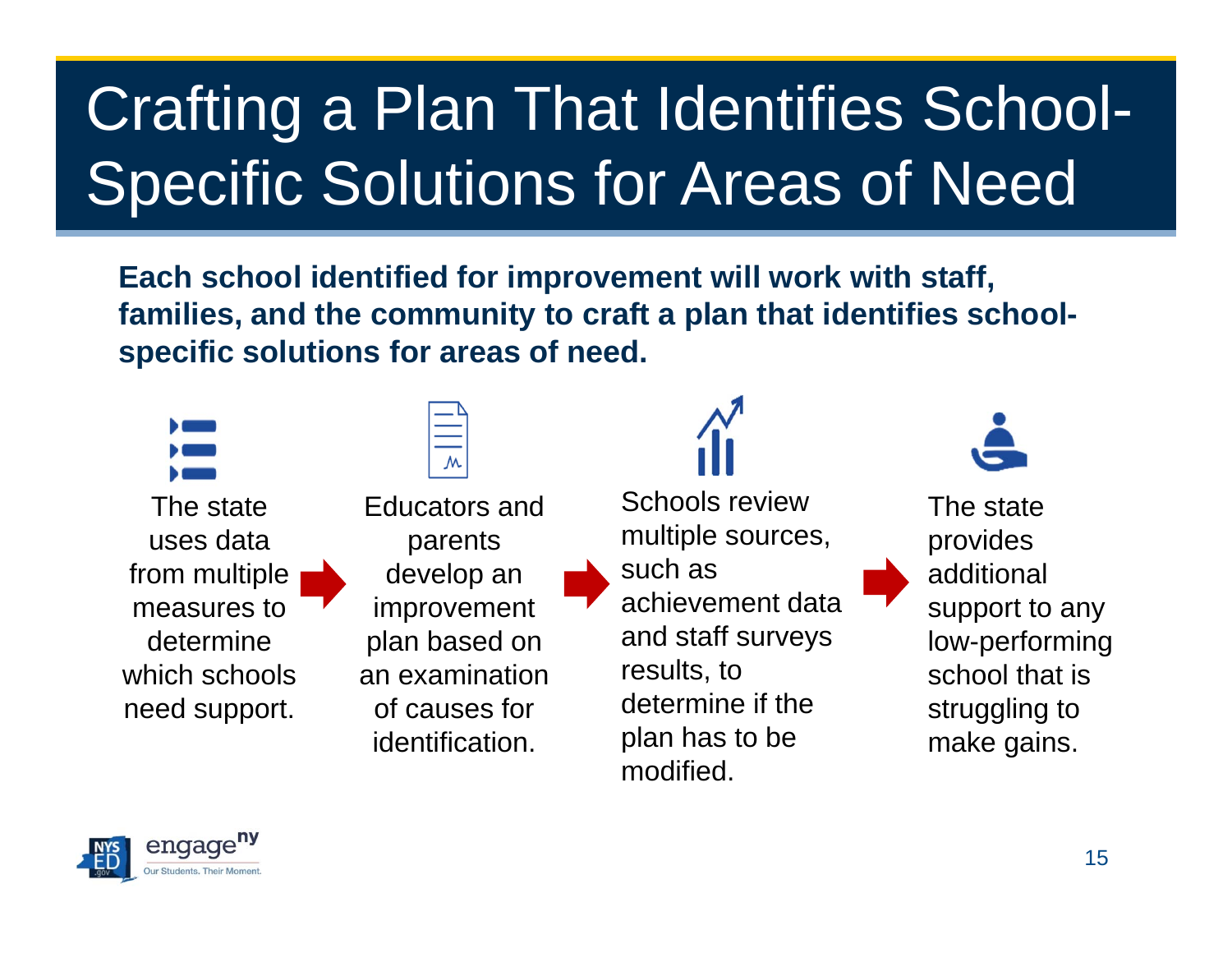## End Goals, Long-term Goals, and Measures of Interim Progress

#### **End Goals:**

Nearly all students become proficient in English Language Arts and Mathematics (i.e., Performance Index of 200 out of 250).

Graduation rate of 90% for 4 year, 92% for 5 year, and 94% for six year cohort for all subgroups.

#### **Long Term Goals:**

For each subgroup to close the gap by 20 percent by 2021-22 between each subgroup's performance in English language arts and mathematics and the subgroup's performance in the 2015-16 school year.

For each subgroup to close the graduation gap by 2021-22 by 25 percent between each subgroup's graduation rates and the subgroup's performance in the 2015-16 school year.

#### **Measure of Interim Progress (MIP):**

Short-term progress target for subgroups to achieve in that year, based upon each group's long term goal. There are two MIP's: one statewide MIP for all schools and one school specific MIP for that subgroup using its baseline performance.

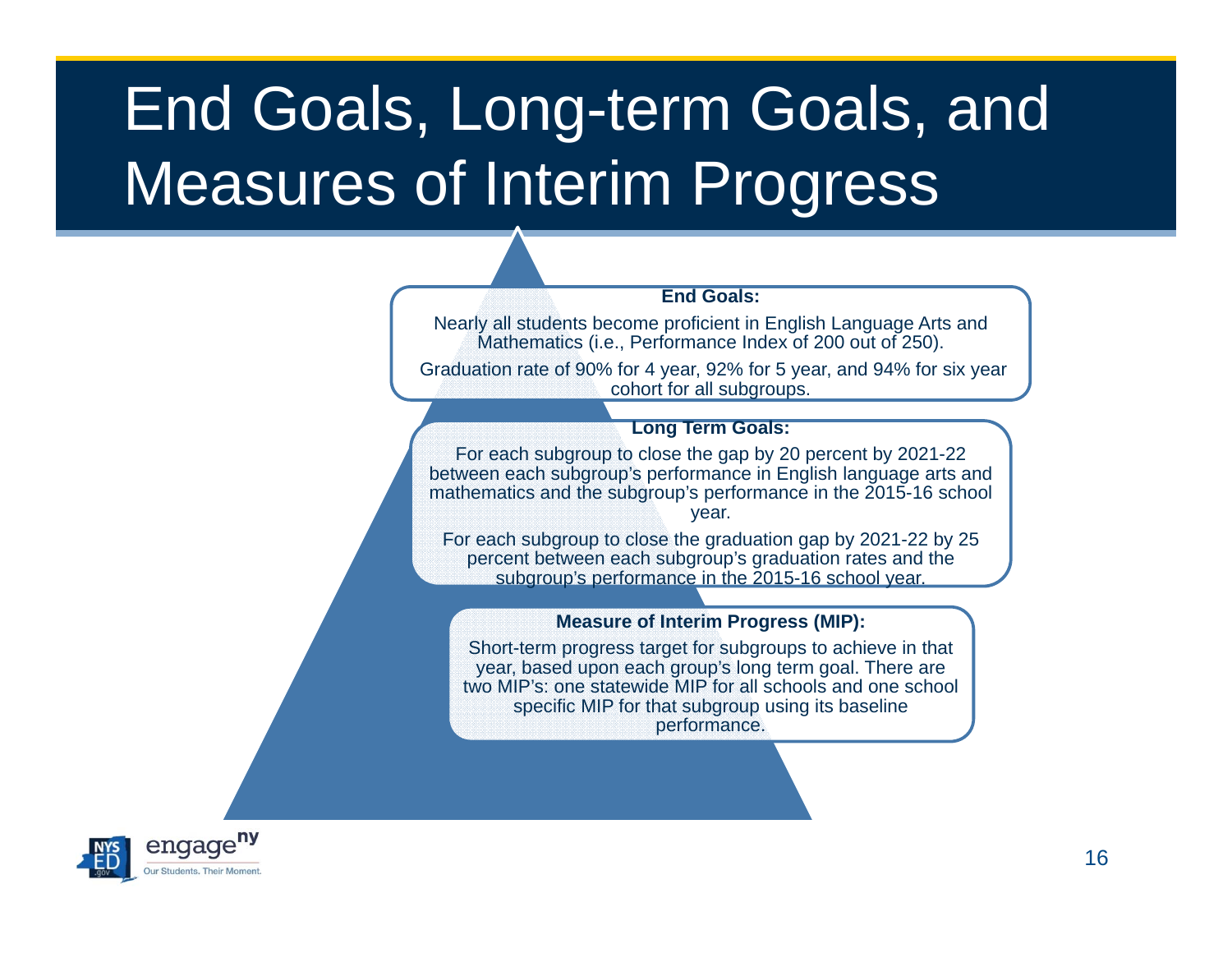# Achievement Index and Goals

| <b>Student</b><br><b>Achievement Level</b> | <b>Under ESEA</b> | <b>Under ESSA</b> |
|--------------------------------------------|-------------------|-------------------|
|                                            |                   |                   |
| $\mathcal P$                               | 100               | 100               |
| 3                                          | 200               | 200               |
|                                            | 200               | 250               |

#### **The Performance Index is computed in the following ways:**

#### **ESEA**

 $\triangleright$  PI = [(number of continuously enrolled tested students scoring at Level 2 + (Level 3  $^*$ 2) + (Level 4  $*$  2)  $\div$  the number of continuously enrolled tested students]  $\times$  100

#### **ESSA**

- $\triangleright$  PI-1 = [(number of continuously enrolled tested students scoring at Level 2 + (Level  $3 * 2$ ) + (Level 4  $* 2.5$ )  $\div$  the greater of the number of continuously enrolled tested students or 95% of continuously enrolled students]  $\times$  100
- $\triangleright$  PI-2 = [(number of continuously enrolled tested students scoring at Level 2 + (Level  $3 * 2$ ) + (Level 4  $* 2.5$ ) ÷ the number of continuously enrolled tested students]  $\times$  100

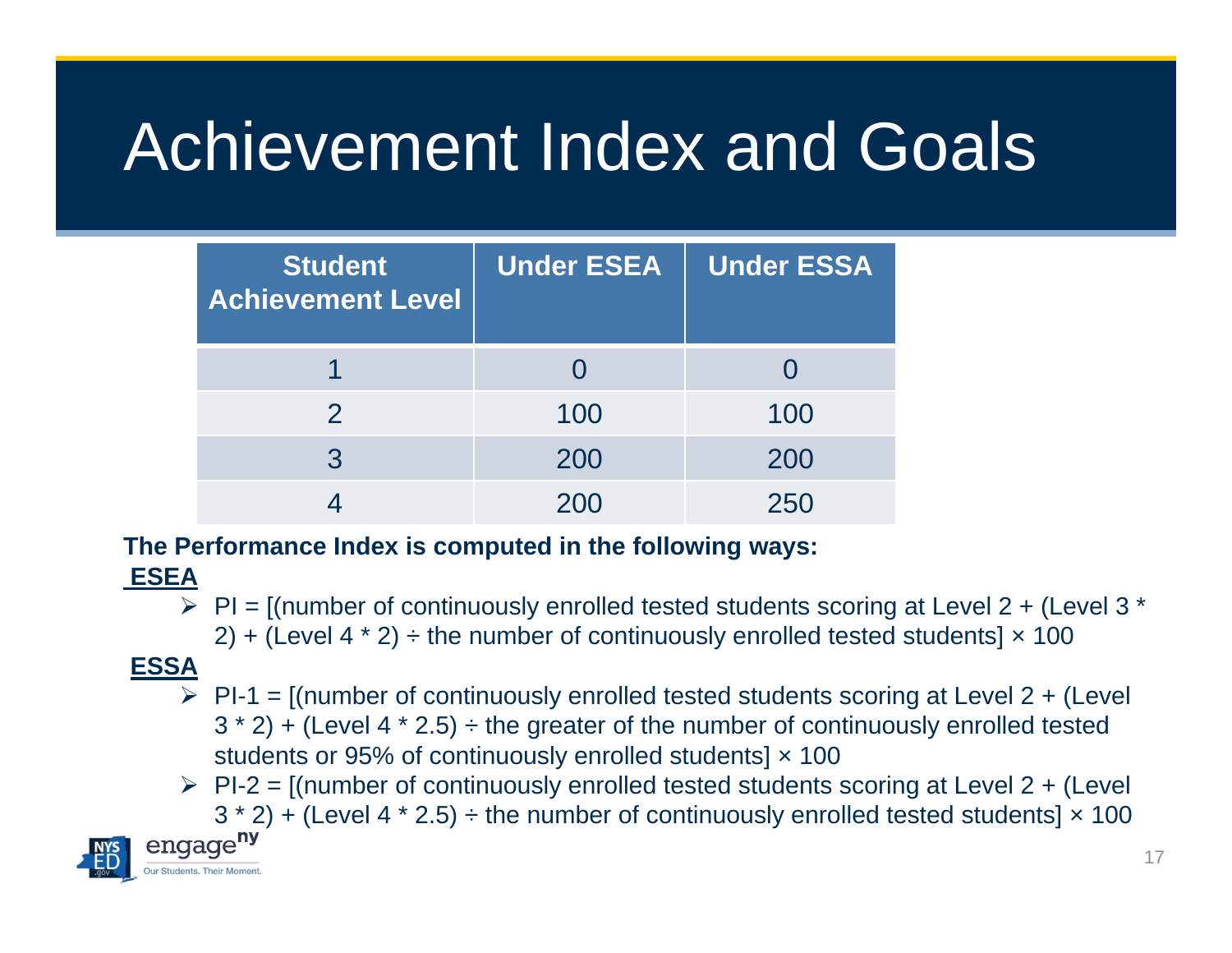### Sample Long-Term Goal and Measures of Interim Progress by Sub-groups

| <b>Measure</b> | <b>Group Name</b>                           | 2015-16<br><b>Baseline</b> | 2017-18<br><b>MIP</b> | 2018-19<br><b>MIP</b> | 2019-20<br><b>MIP</b> | 2020-21<br><b>MIP</b> | 2021-22<br>Long<br><b>Term</b><br>Goal | <b>End Goal</b> |
|----------------|---------------------------------------------|----------------------------|-----------------------|-----------------------|-----------------------|-----------------------|----------------------------------------|-----------------|
| 3-8 Math       | <b>All Students</b>                         | 101                        | 105                   | 109                   | 113                   | 117                   | 121                                    | 200             |
|                | Asian/Pacific<br><b>Islander</b>            | 177                        | 178                   | 179                   | 180                   | 181                   | 182                                    | 200             |
|                | <b>Black</b>                                | 81                         | 86                    | 91                    | 95                    | 100                   | 105                                    | 200             |
|                | Economically<br>Disadvantaged               | 87                         | 92                    | 96                    | 101                   | 105                   | 110                                    | 200             |
|                | <b>English</b><br>Language<br>Learners      | 73                         | 78                    | 83                    | 88                    | 93                    | 98                                     | 200             |
|                | Hispanic                                    | 86                         | 91                    | 95                    | 100                   | 104                   | 109                                    | 200             |
|                | <b>Multiracial</b>                          | 101                        | 105                   | 109                   | 113                   | 117                   | 121                                    | 200             |
|                | American<br>Indian/Alaska<br><b>Native</b>  | 88                         | 92                    | 97                    | 101                   | 106                   | 110                                    | 200             |
|                | <b>Students with</b><br><b>Disabilities</b> | 50                         | 56                    | 62                    | 68                    | 74                    | 80                                     | 200             |
|                | White                                       | 102                        | 106                   | 110                   | 114                   | 118                   | 122                                    | 20018           |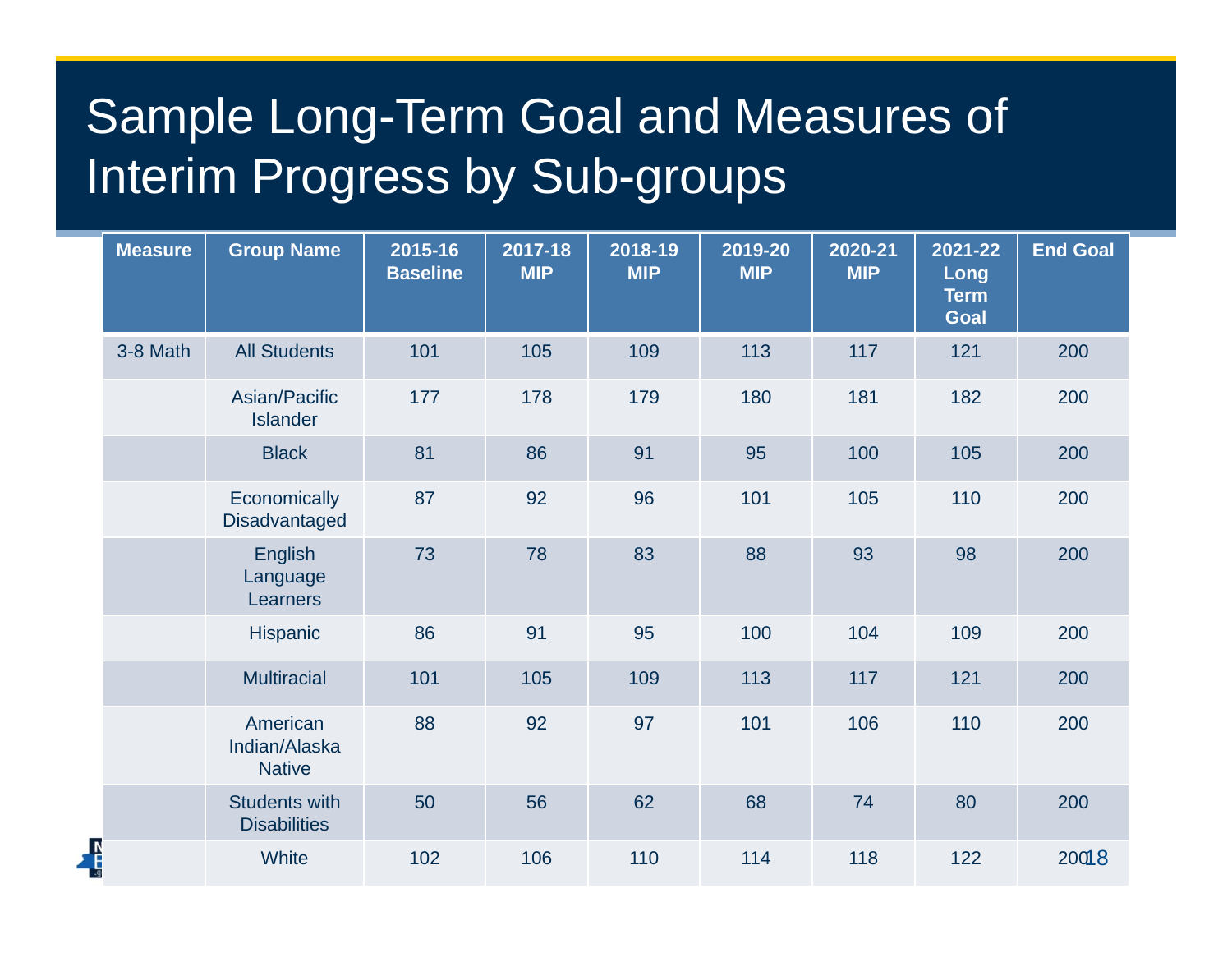## Determining Achievement Index Percent

- The Performance Index for Achievement is Computed Two Ways:
	- $\mathcal{L}_{\mathcal{A}}$  PI-1 is computed using the number of continuously enrolled students with valid test scores as the denominator
	- PI-2 is computed using the greater of 95% of continuously enrolled students or the number of continuously enrolled students with valid test scores as the denominator

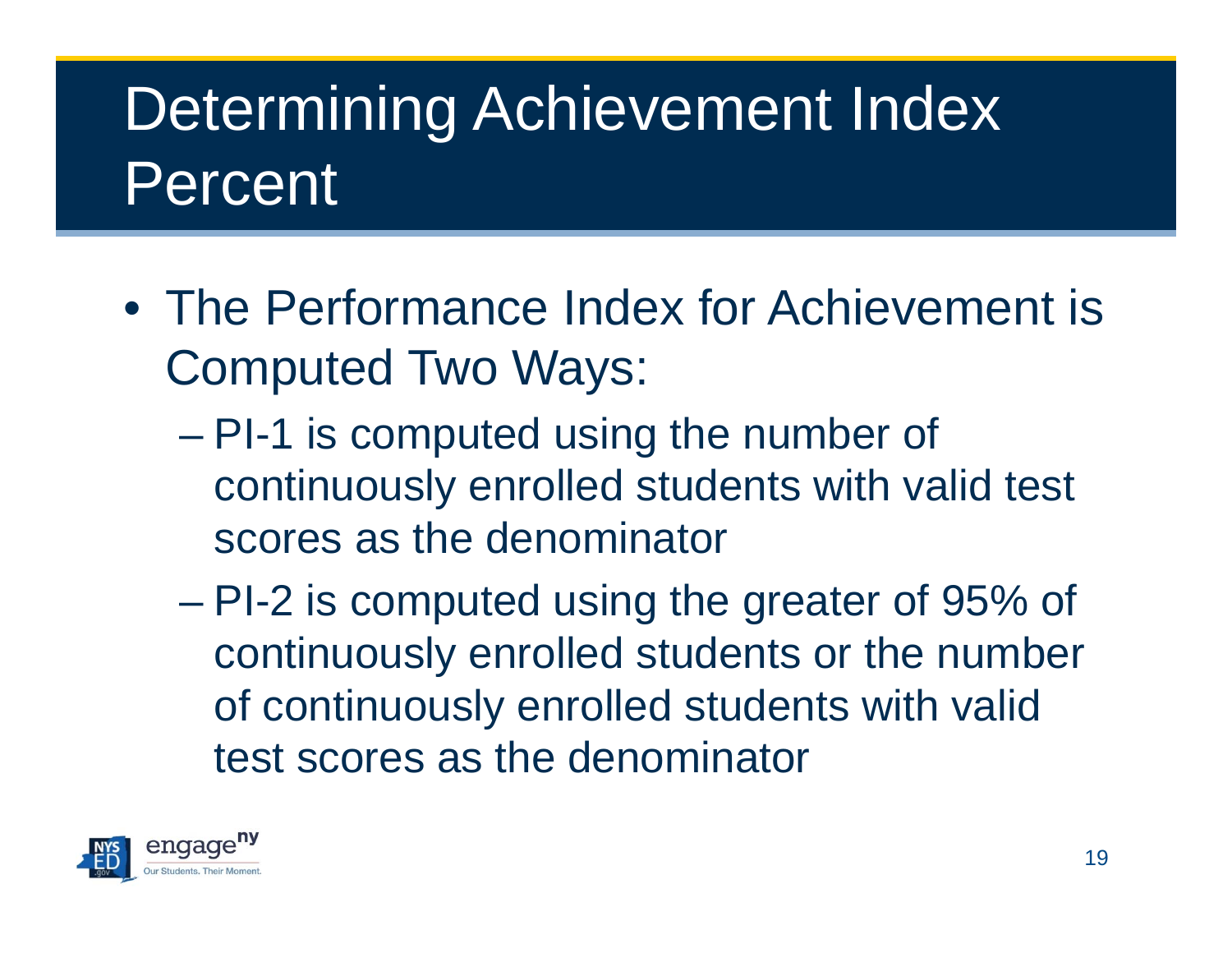## Determining Achievement Index Percent

- All elementary and middle schools are ranked ordered based upon PI-1 and are also rank ordered based upon PI-2.
- A third rank order is than created using the higher of a school's rank order for PI-1 and PI-2.

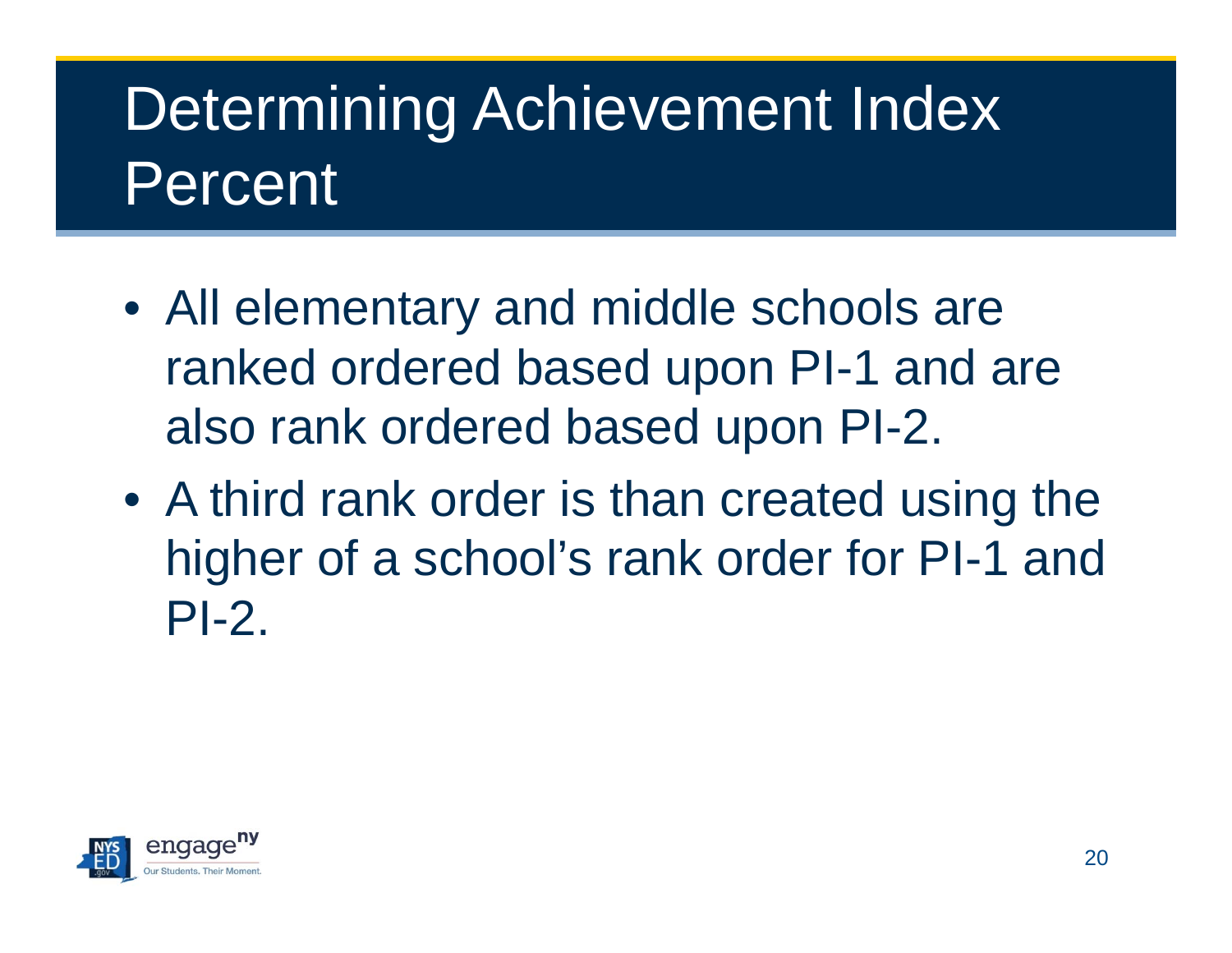### Decision Rule Method: Achievement

| <b>School Average Rating on Achievement Index</b> | <b>School/Subgroup Achievement Level</b> |
|---------------------------------------------------|------------------------------------------|
| <b>10th Percentile or Less</b>                    |                                          |
| 10.1 to 50th Percentile                           | $\overline{\mathbf{2}}$                  |
| 50.1 to 75th Percentile                           | 3                                        |
| <b>Greater than 75th Percentile</b>               |                                          |

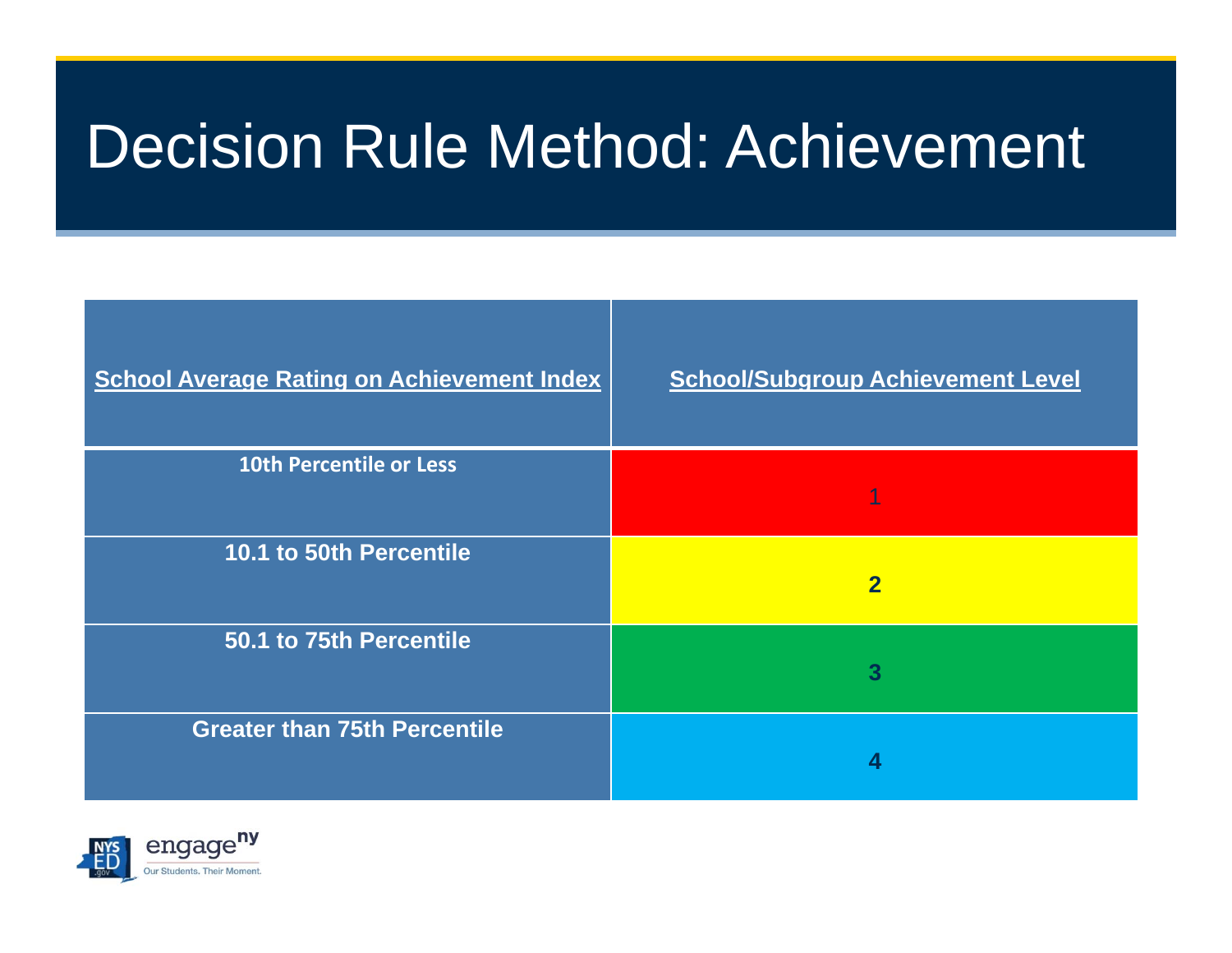## Combining Achievement Index Results Using PI-1 & PI-2

| <b>School</b>                                                                                              | PI-2 (Tested) | PI-1 (95%) | <b>PI-2 Rank</b> | PI-1 Rank        | <b>Final Higher Rank</b> |
|------------------------------------------------------------------------------------------------------------|---------------|------------|------------------|------------------|--------------------------|
| $\mathsf{A}% _{\mathsf{A}}^{\prime}=\mathsf{A}_{\mathsf{A}}^{\prime}$                                      | 44.7          | 40.4       | $\overline{1}$   | $\overline{1}$   | $\overline{1}$           |
| $\sf B$                                                                                                    | 51.3          | 42.8       | $\mathbf{3}$     | $\mathbf{3}$     | $\mathbf{3}$             |
| $\mathsf C$                                                                                                | 50.2          | 49.8       | $\overline{2}$   | $\overline{4}$   | $\overline{4}$           |
| $\mathsf D$                                                                                                | 56.1          | 51.4       | $\overline{4}$   | $\overline{5}$   | $\overline{5}$           |
| $\mathsf E$                                                                                                | 65.8          | 55.3       | $\overline{7}$   | $\boldsymbol{6}$ | $\overline{7}$           |
| $\mathsf F$                                                                                                | 60.1          | 57.3       | $\sqrt{5}$       | $\overline{7}$   | $\overline{7}$           |
| ${\mathsf G}$                                                                                              | 64.1          | 58.6       | $\boldsymbol{6}$ | $\bf 8$          | $\bf{8}$                 |
| H                                                                                                          | 79.3          | 63.9       | $\boldsymbol{9}$ | $\boldsymbol{9}$ | $\boldsymbol{9}$         |
| L                                                                                                          | 85.8          | 41.7       | 10               | $\overline{2}$   | 10                       |
| J                                                                                                          | 76.2          | 76         | $\bf 8$          | 11               | 11                       |
| $\mathsf K$                                                                                                | 94.8          | 77.8       | 12               | 12               | 12                       |
| L                                                                                                          | 92.1          | 92.1       | 11               | 14               | 14                       |
| $\mathsf{M}% _{T}=\mathsf{M}_{T}\!\left( a,b\right) ,\ \mathsf{M}_{T}=\mathsf{M}_{T}\!\left( a,b\right) ,$ | 99.6          | 95         | 14               | 15               | 15                       |
| ${\sf N}$                                                                                                  | 98.5          | 98.3       | 13               | $16$             | 16                       |
| $\mathsf O$                                                                                                | 119.3         | 65.3       | $17$             | $10$             | 17                       |
| $\sf P$                                                                                                    | 120.7         | 91.3       | 18               | 13               | 18                       |
| $\mathsf Q$                                                                                                | 118.1         | 101.7      | 16               | 18               | 18                       |
| $\mathsf{R}$                                                                                               | 103.1         | 103.3      | 15               | 19               | 19                       |
| S                                                                                                          | 132.3         | 98.6       | $20\,$           | 17               | $20\,$                   |
| $\frac{1}{\frac{1}{2}}$<br>$\top$                                                                          | 127.7         | 108        | 19               | 20               | 22<br>20                 |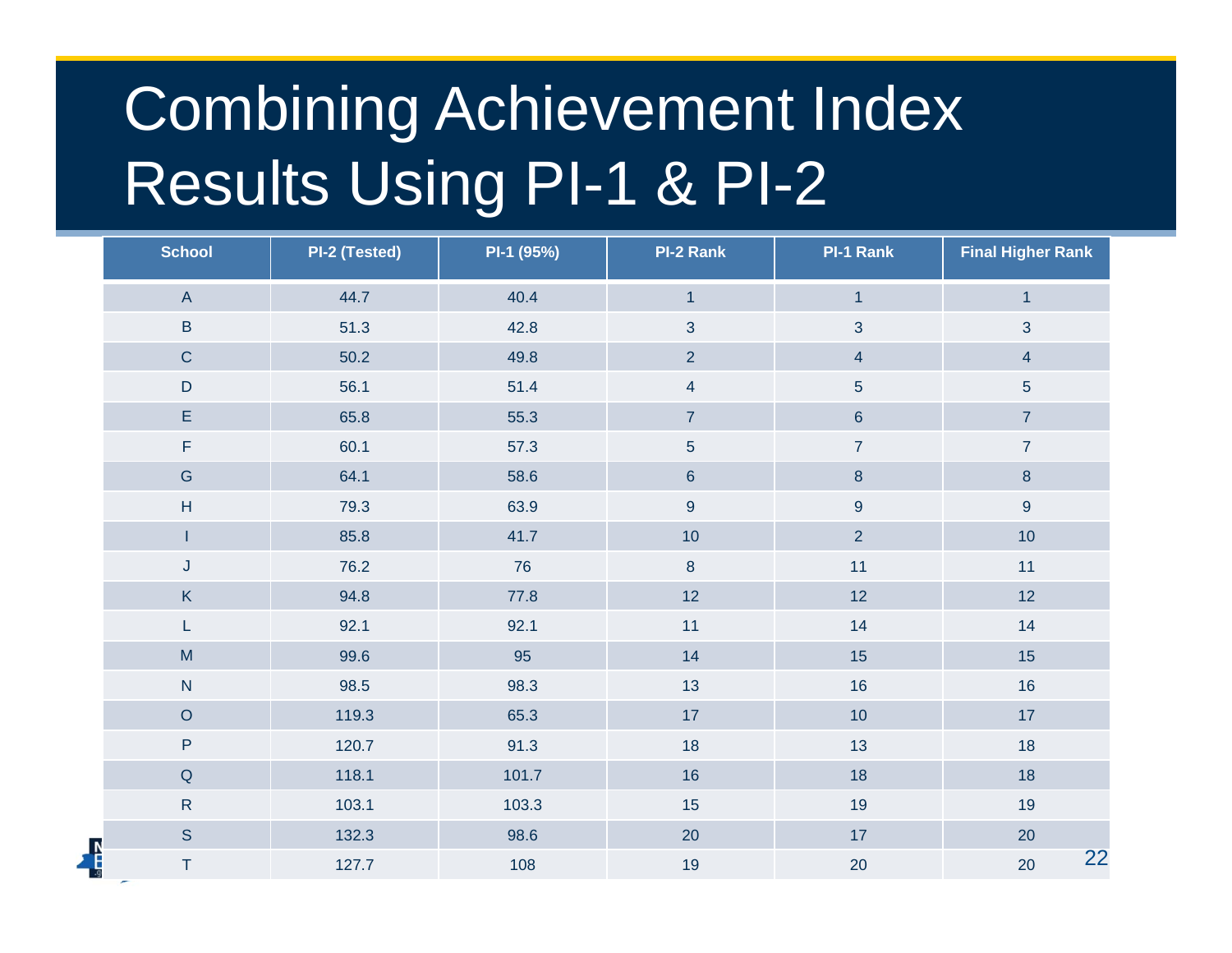## Accountability Progress Measure

The Progress Measure results in <sup>a</sup> score of between 1-4 as follows:

|                      | <b>Did Not Meet</b><br><b>Goal</b> | Met Long-Term<br><b>Goal</b> | <b>Exceeded</b><br><b>Long-Term Goal</b> |
|----------------------|------------------------------------|------------------------------|------------------------------------------|
| Did not meet MIP     | 1                                  | 3                            | 3                                        |
| <b>Met lower MIP</b> |                                    |                              |                                          |
| Met higher MIP       |                                    |                              | 4                                        |

The chart above also applies to the graduation rate, English language proficiency, and measures of school quality and student success.

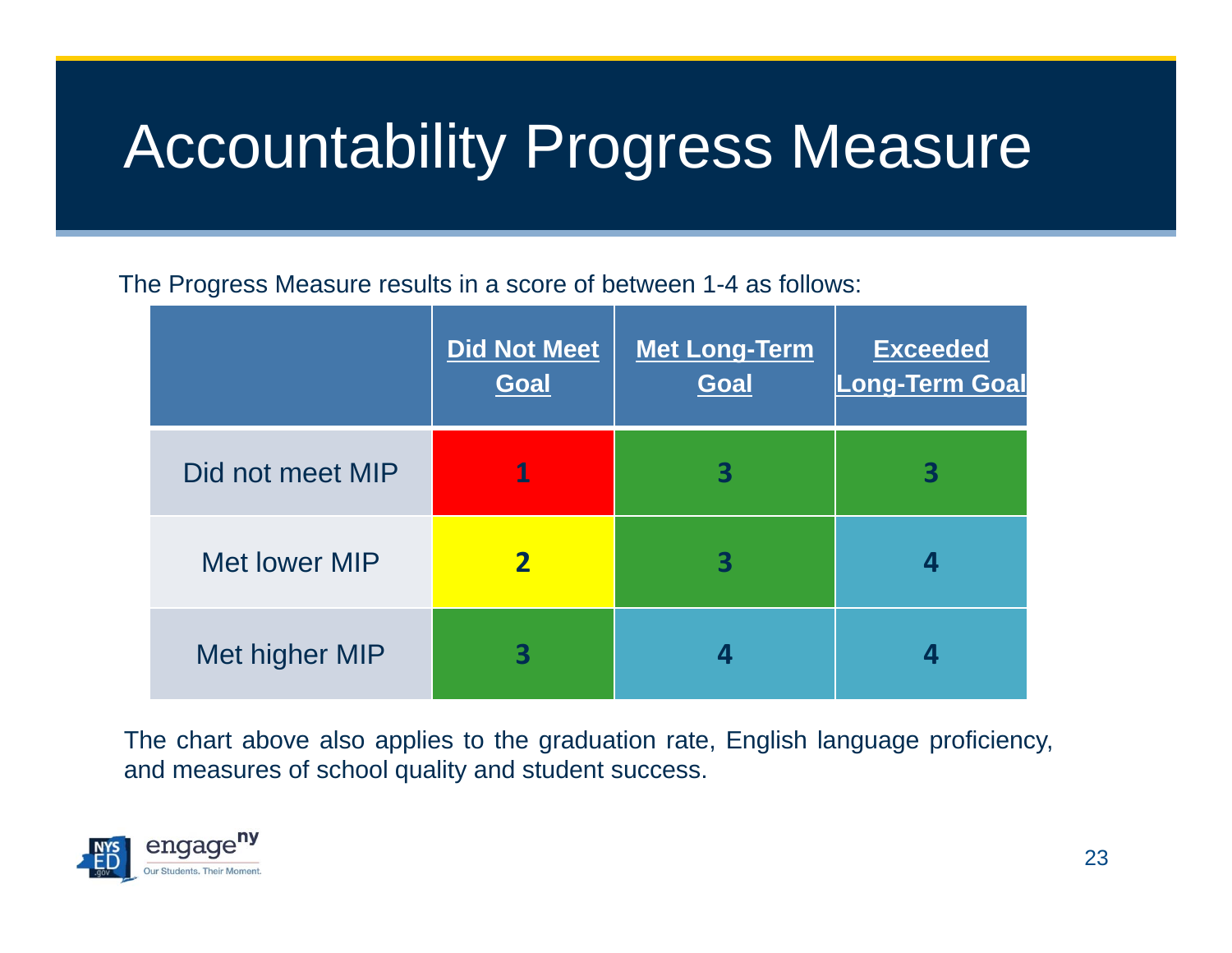### Comprehensive Support and Improvement Schools – Proposed Identification Rules for Elementary/Middle Schools

#### **For Elementary and Middle Schools:**

- $\checkmark$  Rank order the schools on the Achievement Index and determine the lowest 10% (Achievement = 1)
- $\sqrt{ }$  Determine the Schools that are Level 1 for Growth (i.e., schools with a three year Mean Growth Percentile of less than 45%) (Growth = 1) Add the Achievement Index rank and the Growth Ranks and determine the lowest 10% (Combined Achievement & Growth = 1)

| <b>Classification</b> | <b>Achievement</b><br><b>Growth</b> | <b>Combined</b><br><b>Achievement &amp;</b><br><b>Growth</b> | <b>ELP</b>     | Progress*                       | <b>Chronic</b><br>Absenteeism* |
|-----------------------|-------------------------------------|--------------------------------------------------------------|----------------|---------------------------------|--------------------------------|
| <b>CSI</b>            | <b>Both Level 1</b>                 |                                                              | Any            | <b>Automatically Identified</b> |                                |
| <b>CSI</b>            | <b>Either Level 1</b>               | 1                                                            | <b>None</b>    | Any One Level 1                 |                                |
| <b>CSI</b>            | <b>Either Level 1</b>               |                                                              |                | <b>Automatically Identified</b> |                                |
| <b>CSI</b>            | <b>Either Level 1</b>               |                                                              | $\overline{2}$ | Any One Level 1                 |                                |
| <b>CSI</b>            | <b>Either Level 1</b>               |                                                              | $3 - 4$        | Any Two Level 1                 |                                |

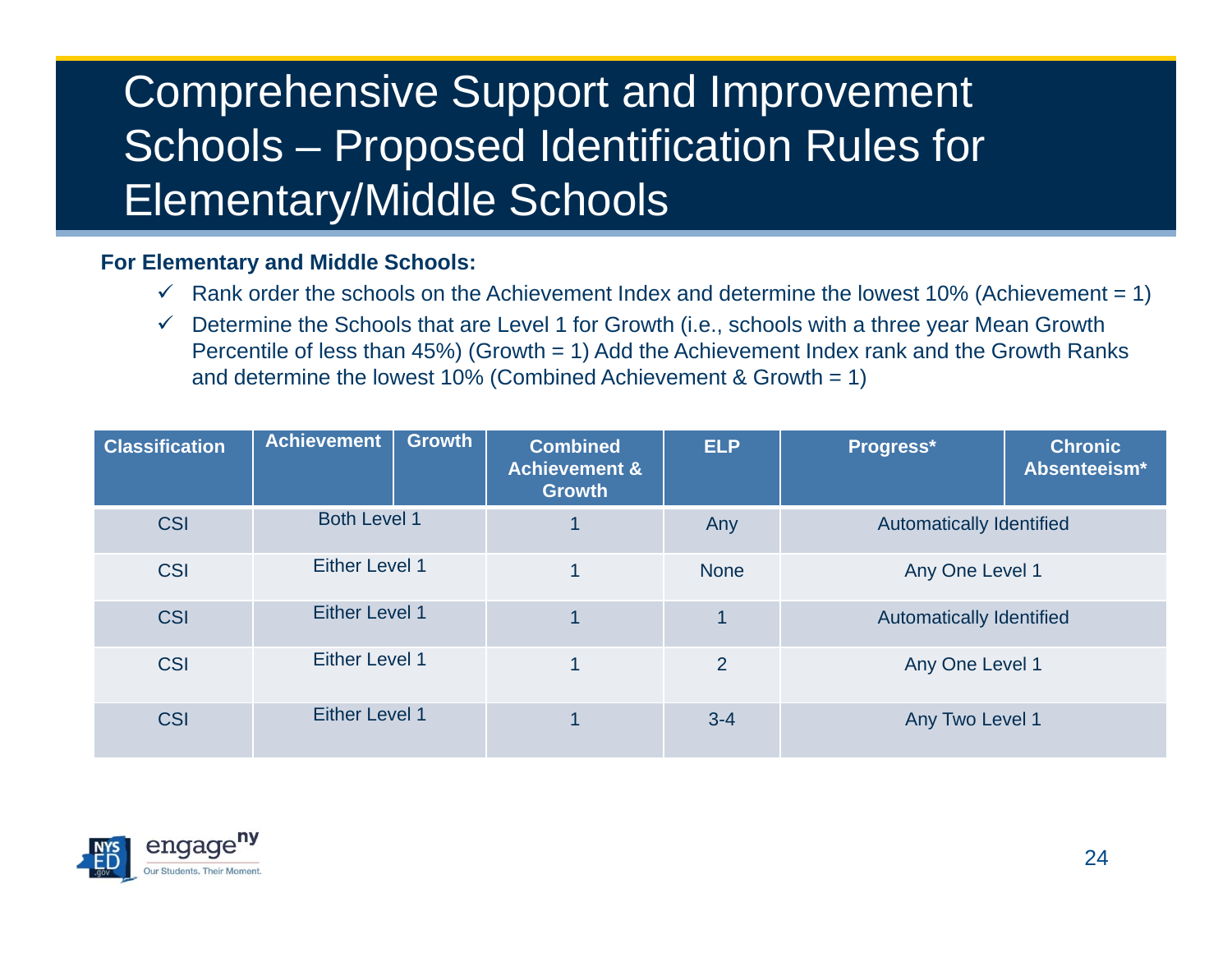### Comprehensive Support and Improvement Schools – Proposed Identification Rules for High **Schools**

#### **For High Schools:**

- $\checkmark$  Rank order the schools on the Achievement Index and determine the lowest 10% (Achievement = 1)
- $\checkmark$  Rank order the schools on the 4-, 5-, and 6-year unweighted graduation rate and determine the lowest 10%
- $\checkmark$  Add the Achievement Index rank and the Growth Ranks and determine the lowest 10% (Combined Achievement & Growth = 1)

| <b>Classification</b> | <b>Achievement</b>    | <b>Graduation</b><br>Rate | <b>Combined</b><br><b>Achievement &amp;</b><br><b>Graduation Rate</b> | <b>ELP</b>     | Progress*                       | <b>Chronic</b><br>Absenteeism*  | College,<br><b>Career &amp; Civic</b><br>Readiness* |
|-----------------------|-----------------------|---------------------------|-----------------------------------------------------------------------|----------------|---------------------------------|---------------------------------|-----------------------------------------------------|
| <b>CSI</b>            | <b>Both Level 1</b>   |                           |                                                                       | Any            | <b>Automatically Identified</b> |                                 |                                                     |
| <b>CSI</b>            | Either Level 1        |                           | 1                                                                     | <b>None</b>    |                                 | Any other Level 1               |                                                     |
| <b>CSI</b>            | <b>Either Level 1</b> |                           | 1                                                                     | 1              |                                 | <b>Automatically Identified</b> |                                                     |
| <b>CSI</b>            | <b>Either Level 1</b> |                           |                                                                       | $\overline{2}$ |                                 | Any One Level 1                 |                                                     |
| <b>CSI</b>            |                       | <b>Either Level 1</b>     |                                                                       | $3 - 4$        |                                 | Any Two Level 1                 |                                                     |

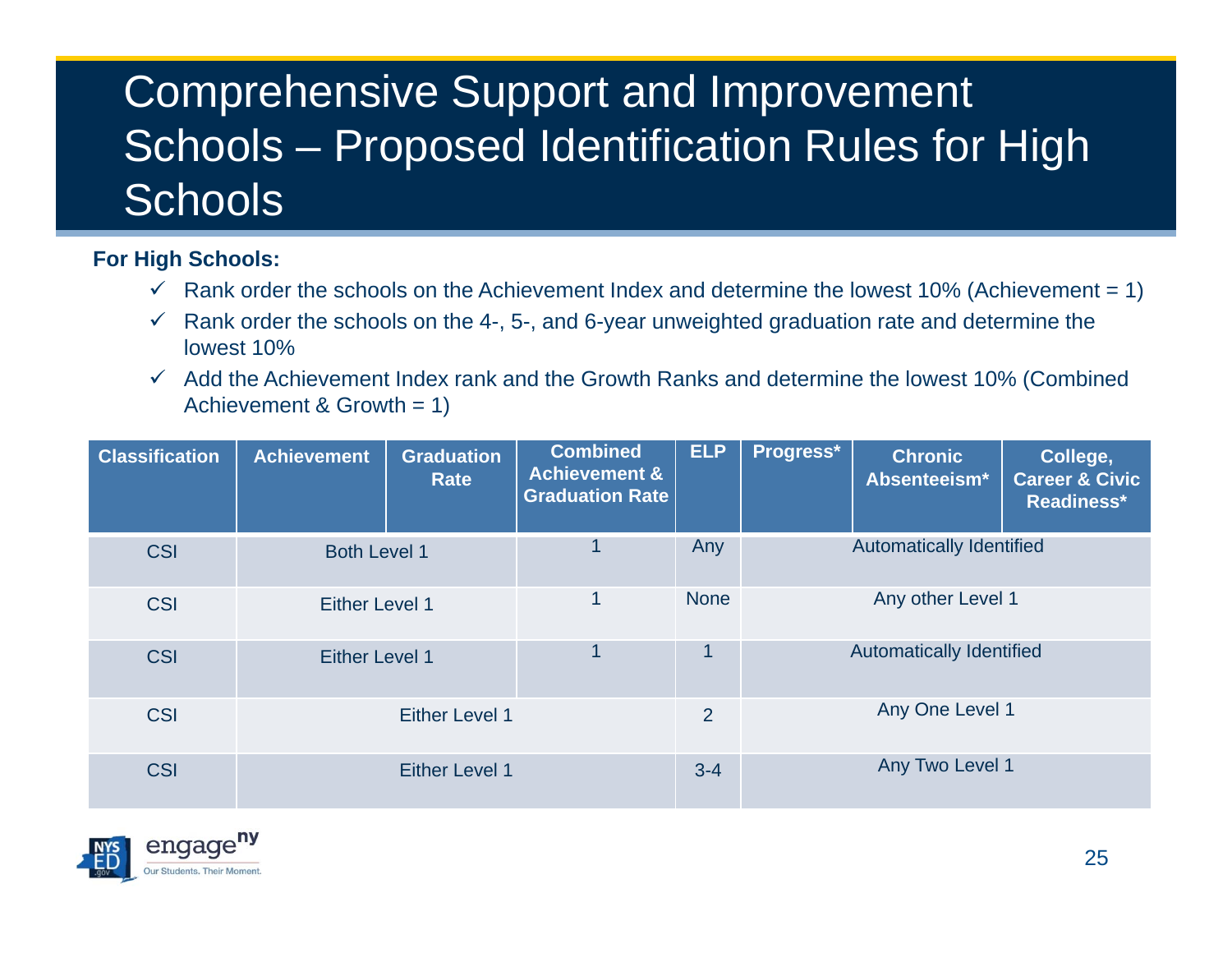# Exercise: Identify Likely CSI Elementary/Middle Schools

| <b>School</b>           | Achievement    | <b>Growth</b>  | <b>Combined</b><br><b>Achievement &amp;</b><br><b>Growth</b> | <b>Progress</b> | <b>ELP</b>     | <b>Chronic</b><br><b>Absenteeism</b> |
|-------------------------|----------------|----------------|--------------------------------------------------------------|-----------------|----------------|--------------------------------------|
| $\overline{\mathsf{A}}$ |                |                |                                                              | $\overline{2}$  | 3              |                                      |
| B                       |                | 2              |                                                              |                 | $\overline{2}$ | 3                                    |
| $\mathsf C$             | $\overline{2}$ |                |                                                              |                 |                | $\overline{2}$                       |
| D                       |                | 2              |                                                              | $\overline{2}$  | 2              | $\overline{2}$                       |
| E                       | $\mathcal{P}$  |                |                                                              |                 | $\overline{2}$ | 3                                    |
| F                       |                | $\overline{2}$ | 2                                                            |                 |                |                                      |
| G                       | 2              |                | $\overline{2}$                                               |                 |                |                                      |

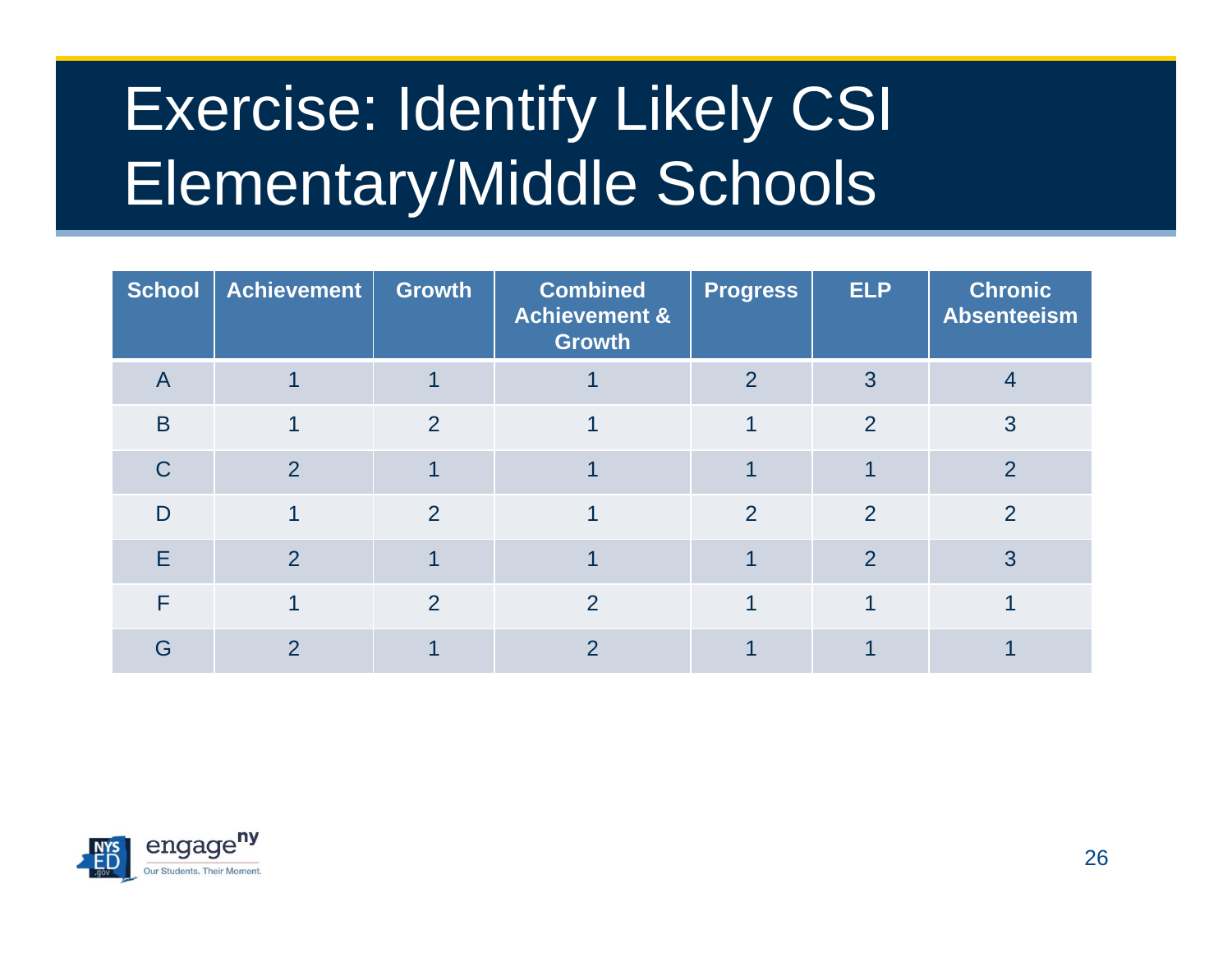## A New York Sample Data Dashboard





\*Please note this is only a conceptual draft. The actual data dashboard will be very different.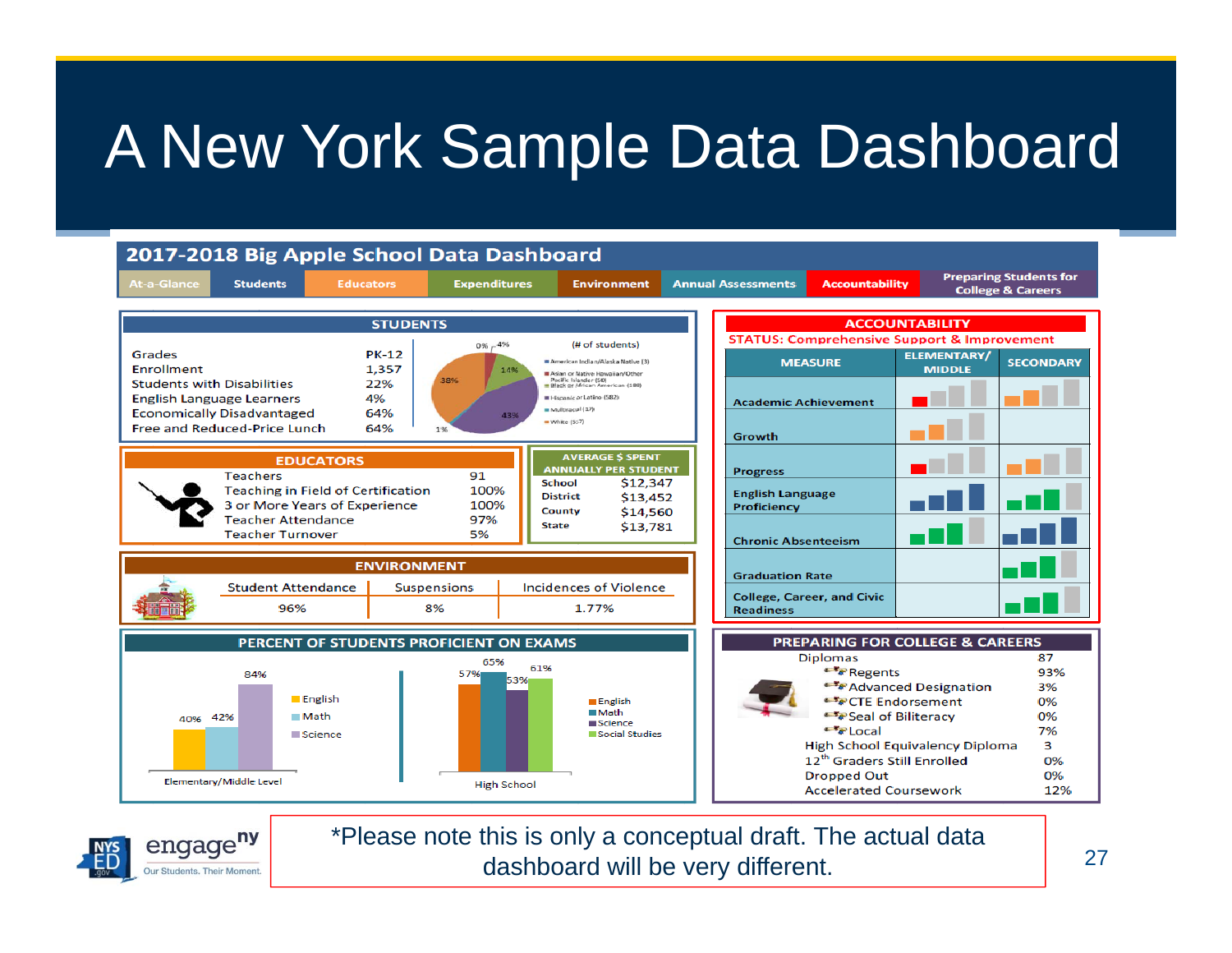### Waiver—Eliminate Double Testing for High Achieving MS Students Enrolled in HS Courses

#### **What waiver requests:**

• Allow schools with Grade 7 students taking high school math courses and Grade 8 students taking high school science courses to be exempt from taking the associated grade level assessments in math and science. Regents results are used for accountability purposes.

### **Justification**

• Currently allowed in Commissioner's Regulations 100.18(14)(v)

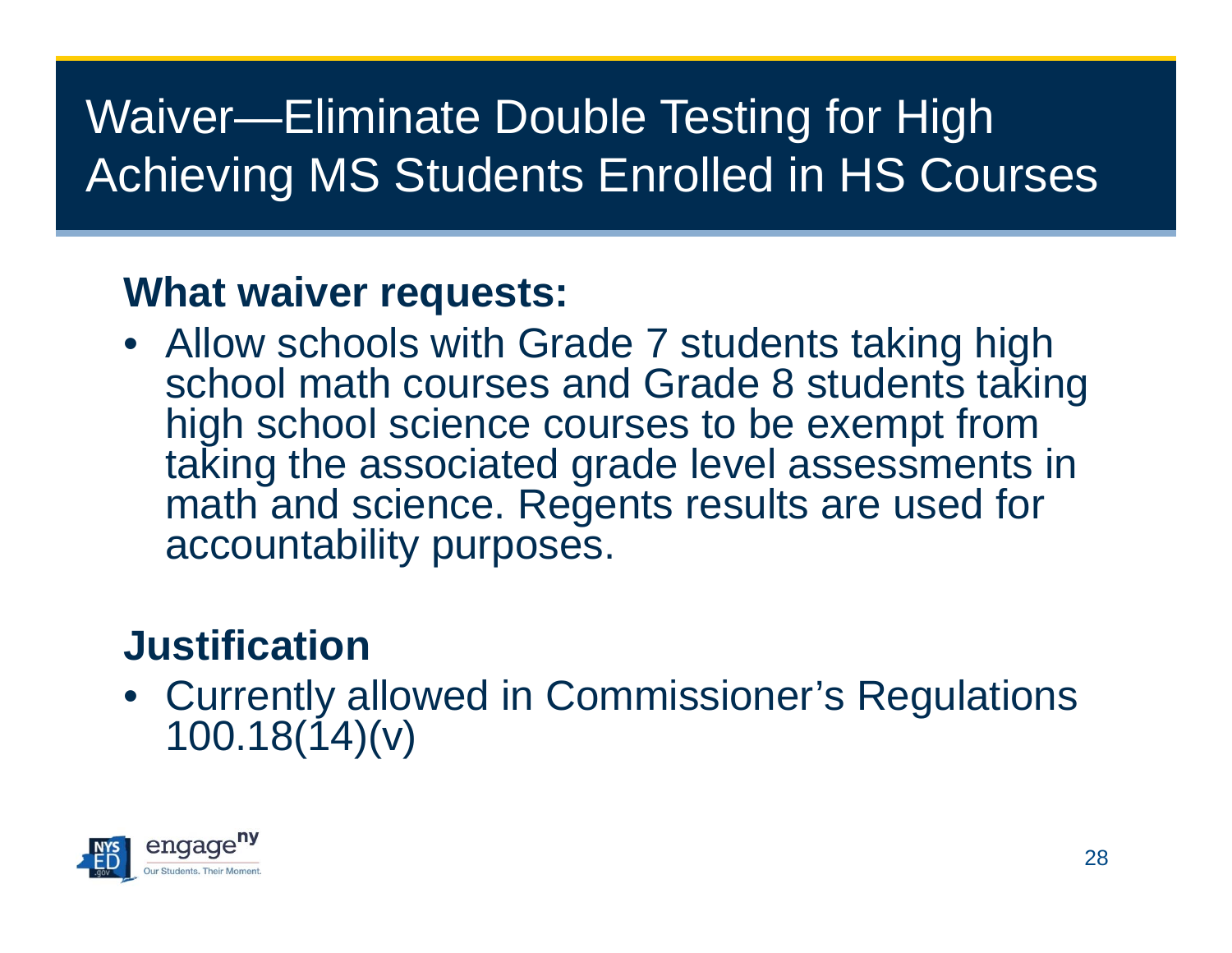### Waiver—ELA Testing for Second Year ELLs/MLLs

#### **What waiver requests:**

• Allows the state to not have to include in school accountability determinations the first administration of an ELA examination to newly arrived students and to use student's growth between the first two ELA test administration's for accountability purposes.

#### **Justification**

- A school will have four years instead of just two years before becoming accountable for demonstrating the proficiency of newly arrived ELLs/MLLs on a language arts administered in English.
- Waiver request consistent with NYS Education Law 305(48)

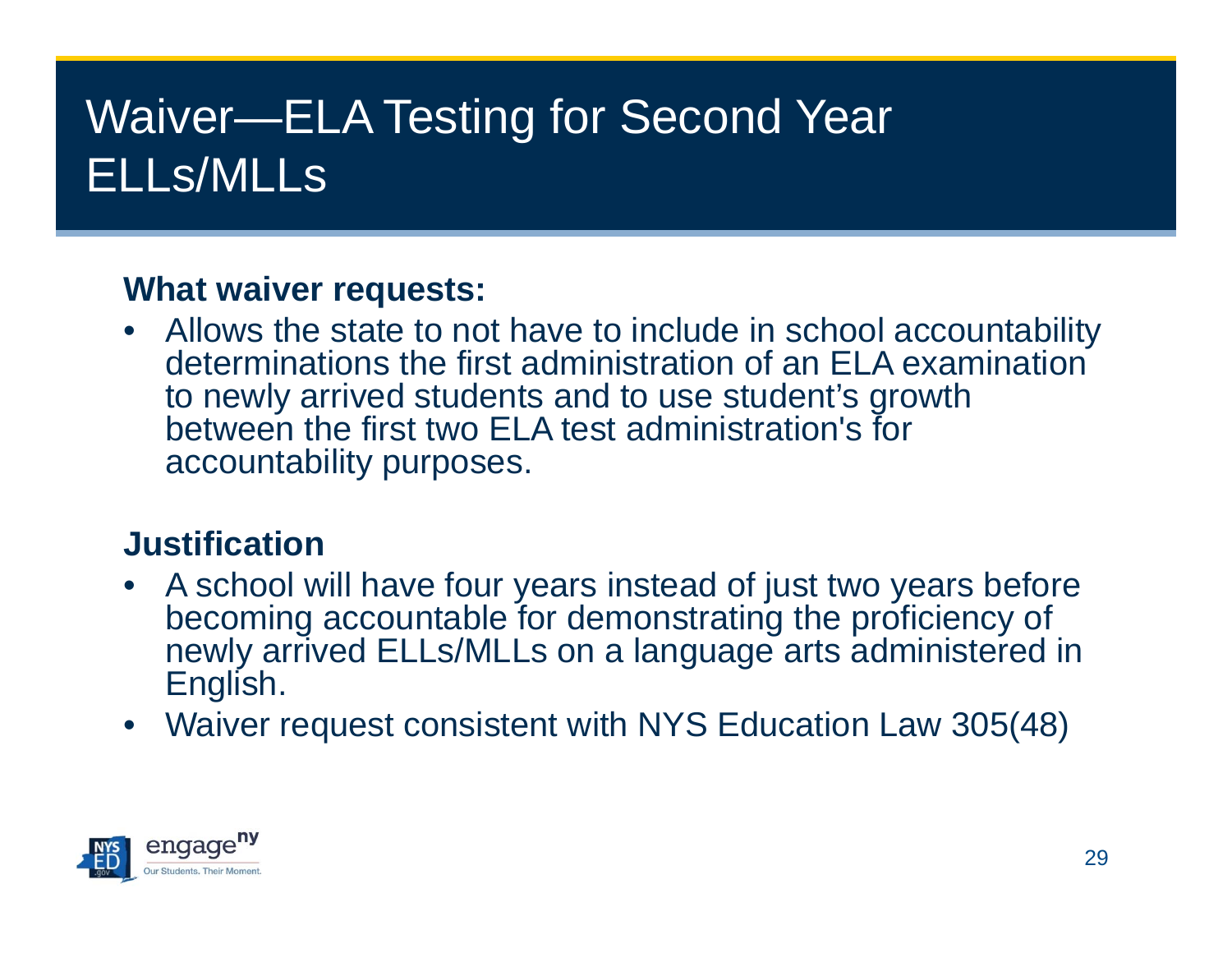### Waiver—Off Grade Testing for Students with Disabilities

#### **What waiver requests:**

• Allow selected group of SWDs who have significant cognitive and intellectual disabilities that preclude their meaningful participation in chronological grade-level instruction to take grade 3-8 assessments up to two levels below their grade-level.

#### **Justification**

- • Consistent with ESSA provisions allowing off-grade testing through computer adaptive tests
- Waiver request consistent with NYS Education Law 305(48)

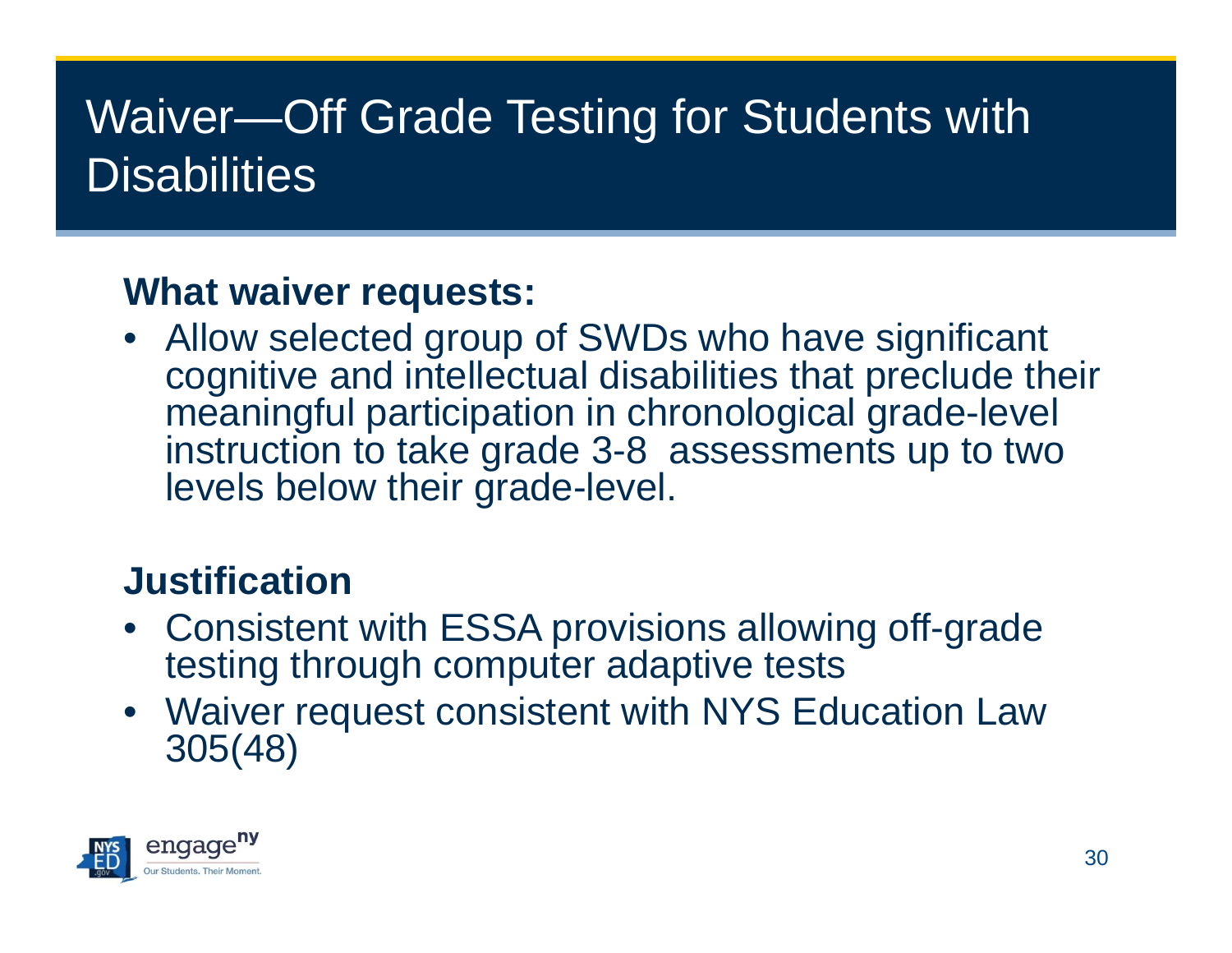### **Next Steps**: ESSA Plan Submission

| <b>Activity</b>                                                                                          | <b>Date</b>                            |
|----------------------------------------------------------------------------------------------------------|----------------------------------------|
| <b>ESSA State Plan Submitted to USDE</b>                                                                 | September 18, 2017                     |
| USDE provides formal feedback on the plan to<br><b>NYSED</b>                                             | Estimated:<br>December 2017            |
| Final Approval of New York's ESSA Plan by<br><b>USDE</b>                                                 | Estimated:<br>January/February<br>2018 |
| <b>Engagement and Professional Development</b><br>with the Field regarding new ESSA plan<br>requirements | Spring 2018                            |
| First Identification of schools under ESSA                                                               | Summer/Fall 2018                       |

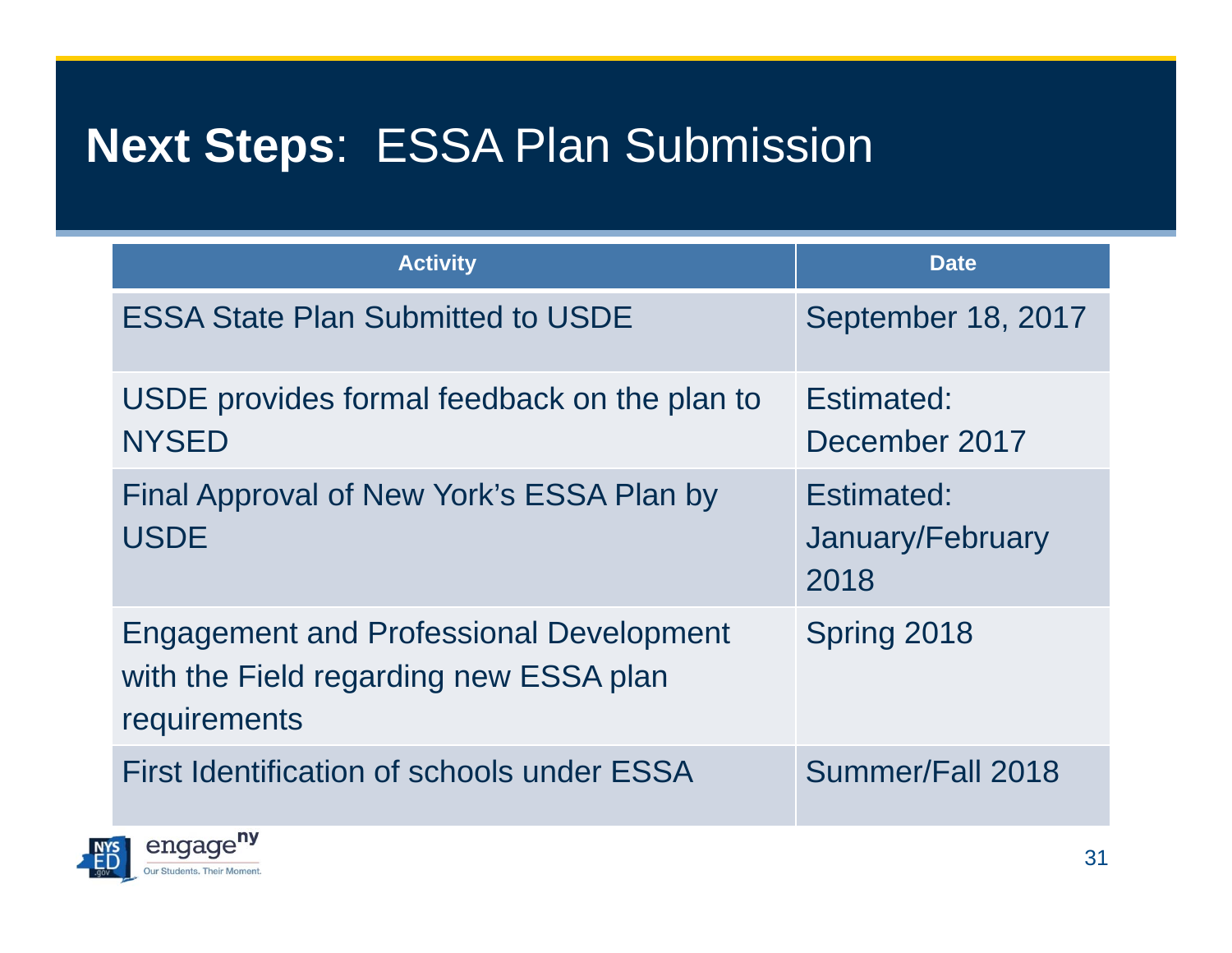## Questions for Educators to Consider

- 1. What are the implications of the new accountability measures for our schools and districts?
- 2. What process will we develop to determine how the district can support schools that perform at Level 1 for a subgroup on an accountability measure?
- 3. How will we review the distribution of human and fiscal resources among our schools and what will we do if we determine there are inequities?
- 4. How do we "stack and braid" funds to give us the most "bang for the buck"?
- 5. What are the implications for my district of ESSA's focus on culturally responsive education?
- 6. What information about ESSA do our stakeholders need and how should we communicate it?

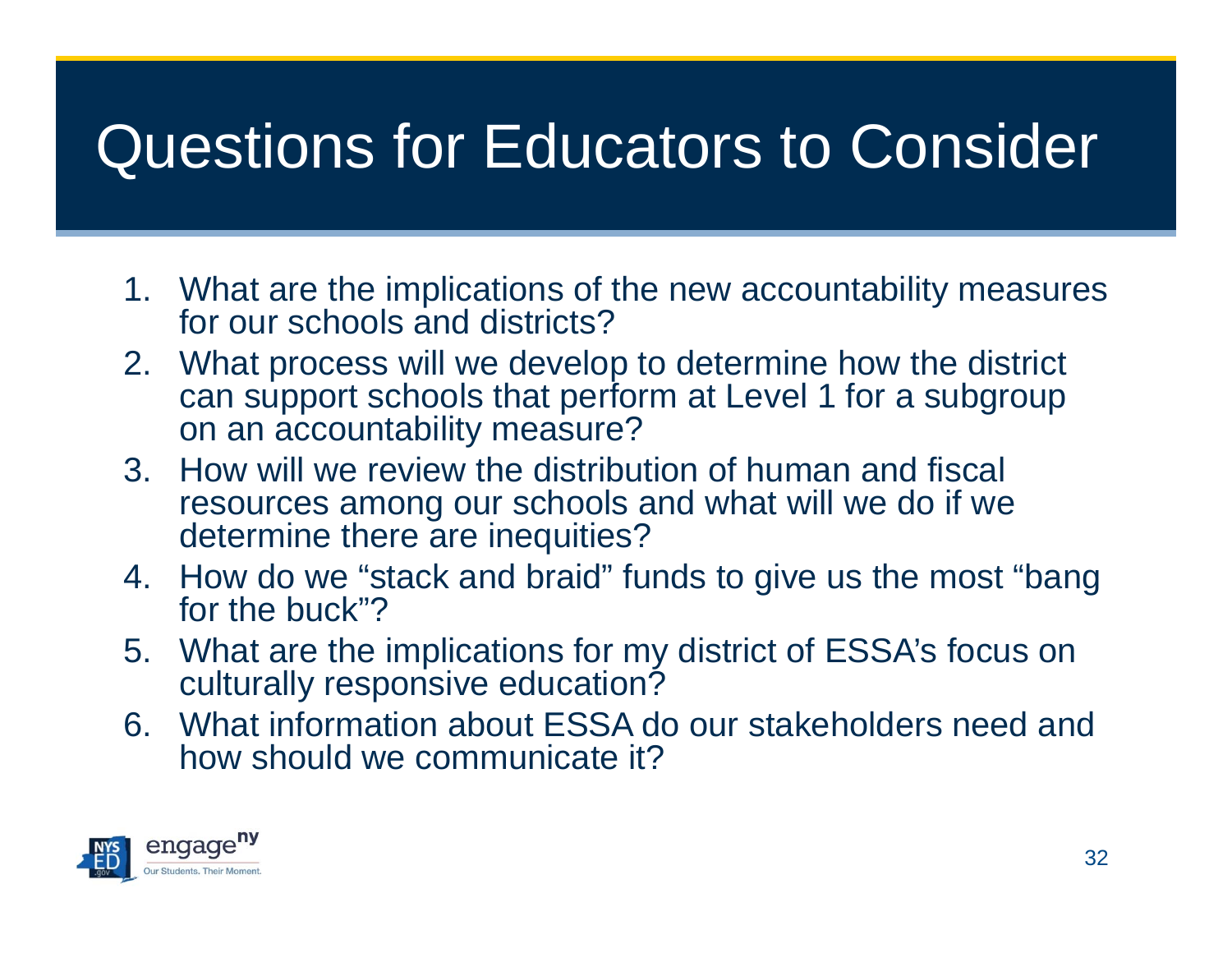## ESSA Resources Available

NYSED has created an ESSA website located at:

http://www.p12.nysed.gov/accountability/essa.html.

There you may find ESSA resources such as:

- NYS ESSA Plan
- ESSA Plan Summary
- Fact Sheets for Parents & Educators
- ESSA PowerPoint Presentations
- Upcoming videos

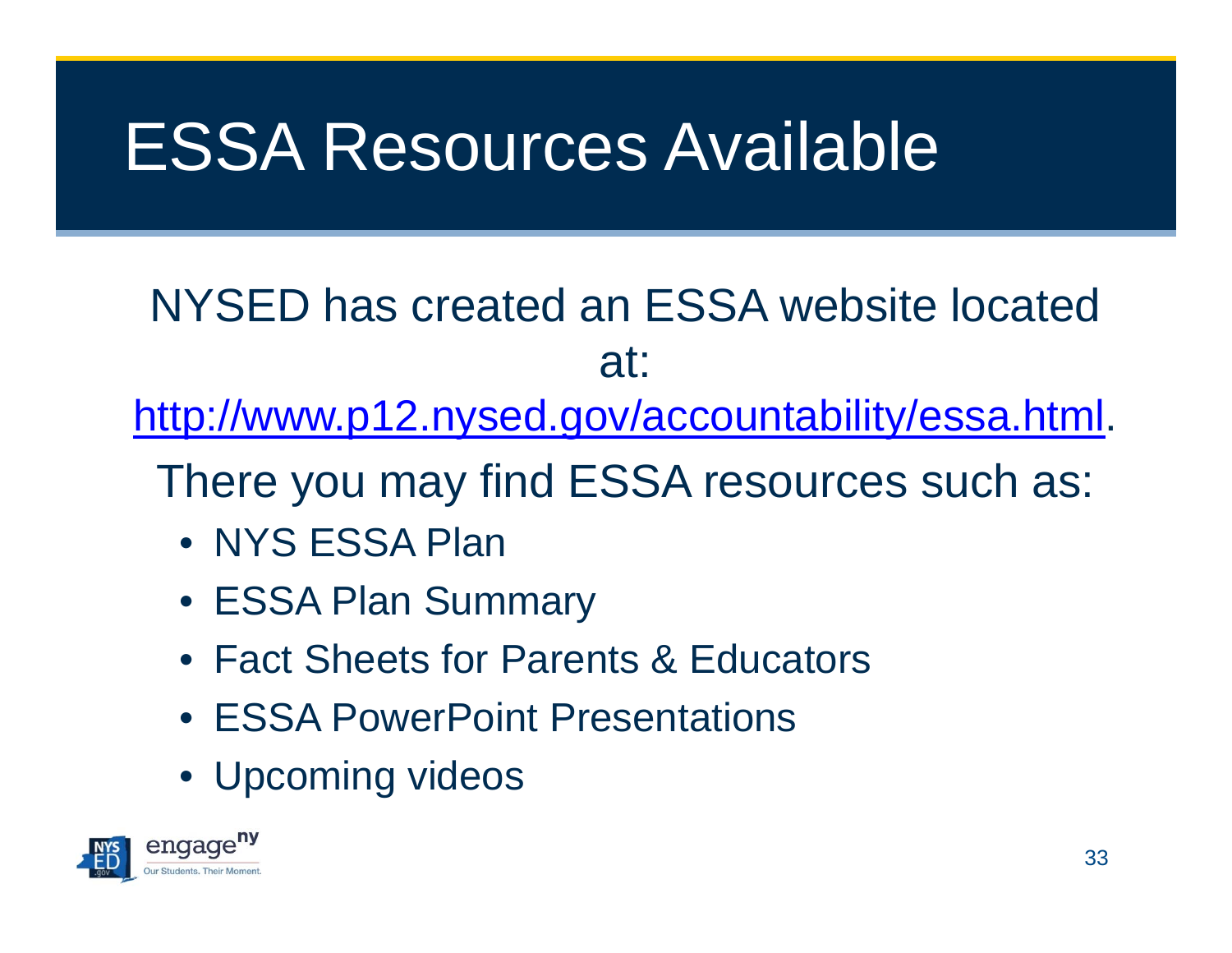## ESSA Updates

### If you have any questions related to New York's ESSA plan, please email them to ESSA@nysed.gov.